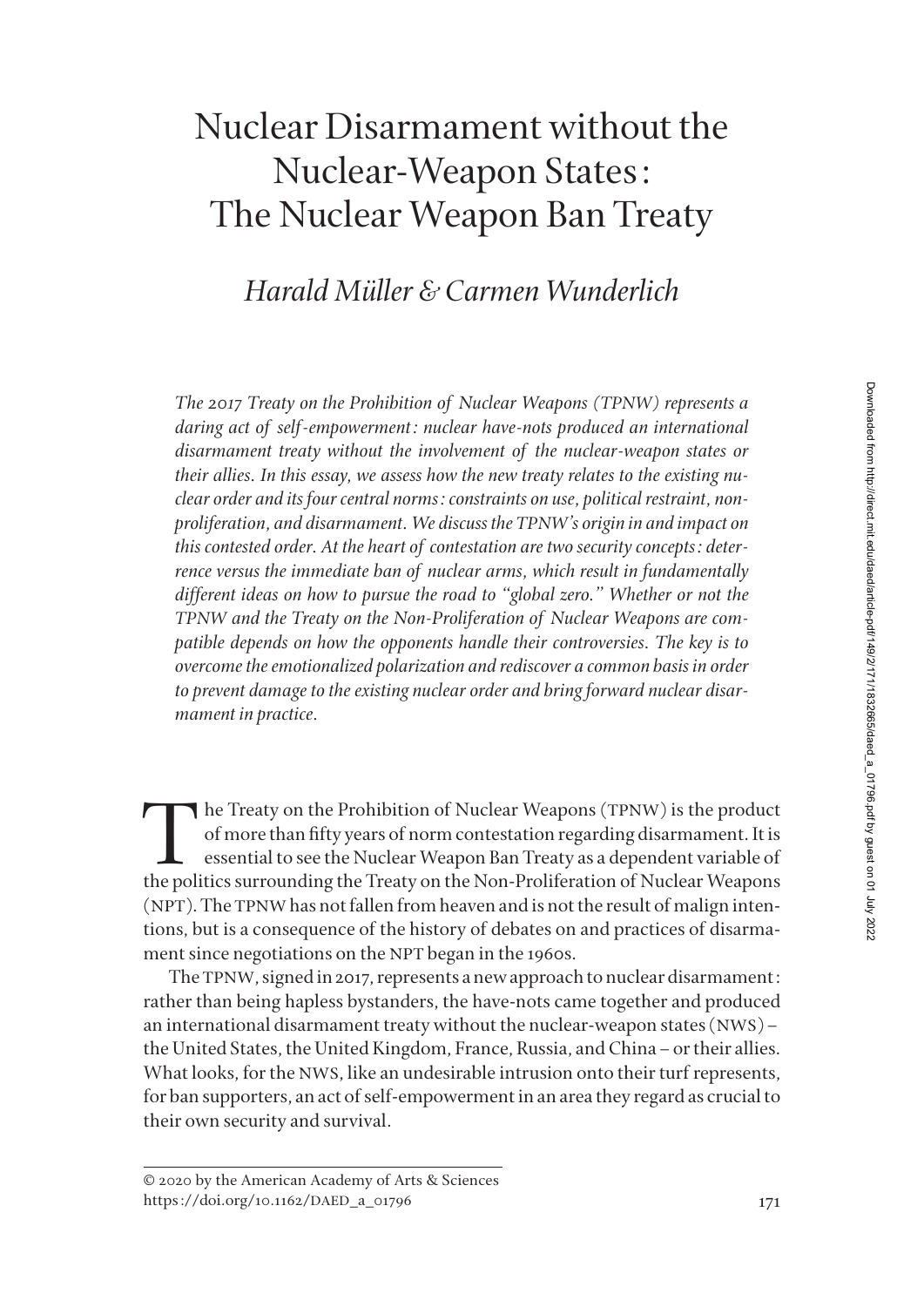It is not, as some critics have maintained, preordained by the nature of the TPNW that it will damage the NPT. Whether the two treaties are compatible or not depends on how opponents and proponents of the TPNW handle their controversies. Reasonable policies can create a *modus vivendi*. Antagonistic policies can create incompatibility. Right now, the outcome is indeterminate.

The TPNW debate affects the normative order concerning nuclear weapons.<br>In this essay, we discuss four sets of norms that constitute this order: constraints on use, political restraint, nonproliferation, and disarmament.<sup>1</sup> In this essay, we discuss four sets of norms that constitute this order: constraints on use, political restraint, nonproliferation, and disarmament.<sup>1</sup> We understand norms as shared understandings about appropriate behavior.<sup>2</sup> Norms can be intended for constitutive, regulative, or procedural functions. We deal, however, with the intentional, unintentional, or counterintentional effects that norms have on actors. Norms can express and serve an actor's interest, leading to voluntary compliance on a utilitarian basis, and they can enable and constrain an actor's freedom of action, making compliance more likely without determining it. They can frame and solidify understanding of right and wrong, leading to stable views of appropriate behavior. But they may also provoke resentment and rebellion, expressed in contestation, deviant discourse, and noncompliance including with core norms.<sup>3</sup> "Negative" effects result when a) actors deem norms averse to their interests or values; b) certain actors apply double standards to compliance and enforcement; c) actors unilaterally prioritize certain norms over others; or d) decision-making procedures are seen as unjust.

Norms concerning nuclear weapons have not emerged by strategic design. They are the product of superpowers' arms racing practices; experiences like the Cuban missile crisis that enhanced efforts to prevent catastrophic nuclear escalation; multilateral negotiations like those on the NPT and bilateral ones like those on SALT (Strategic Arms Limitation Talks) and START (Strategic Arms Reduction Treaty); efforts of the NWS to maintain their reputation as responsible powers; the aspiration of the NWS and their allies to preserve extended deterrence at the lowest possible risk; and the desire of non-nuclear-weapon states (NNWS) to achieve security and risk reduction through (normative) constraints on the NWS and disarmament. Multiple actors and motivations have rendered the nuclear order a patchwork drawing together contradictory impulses, not a coherent whole. The disparate influences of the ideas of deterrence and disarmament show in the four central norms of the order.<sup>4</sup>

The first norm is constraint on use in which deterrers and disarmers both have a significant interest. There is a strong presumption that nuclear use should be avoided (though strategic debates, doctrines, and rhetoric utter occasionally a more cavalier attitude). This norm finds expression in national doctrines like the Chinese and Indian "no-first-use" policies or NATO's "only in the most remote circumstances." It is legally codified in the NWS's security guarantees to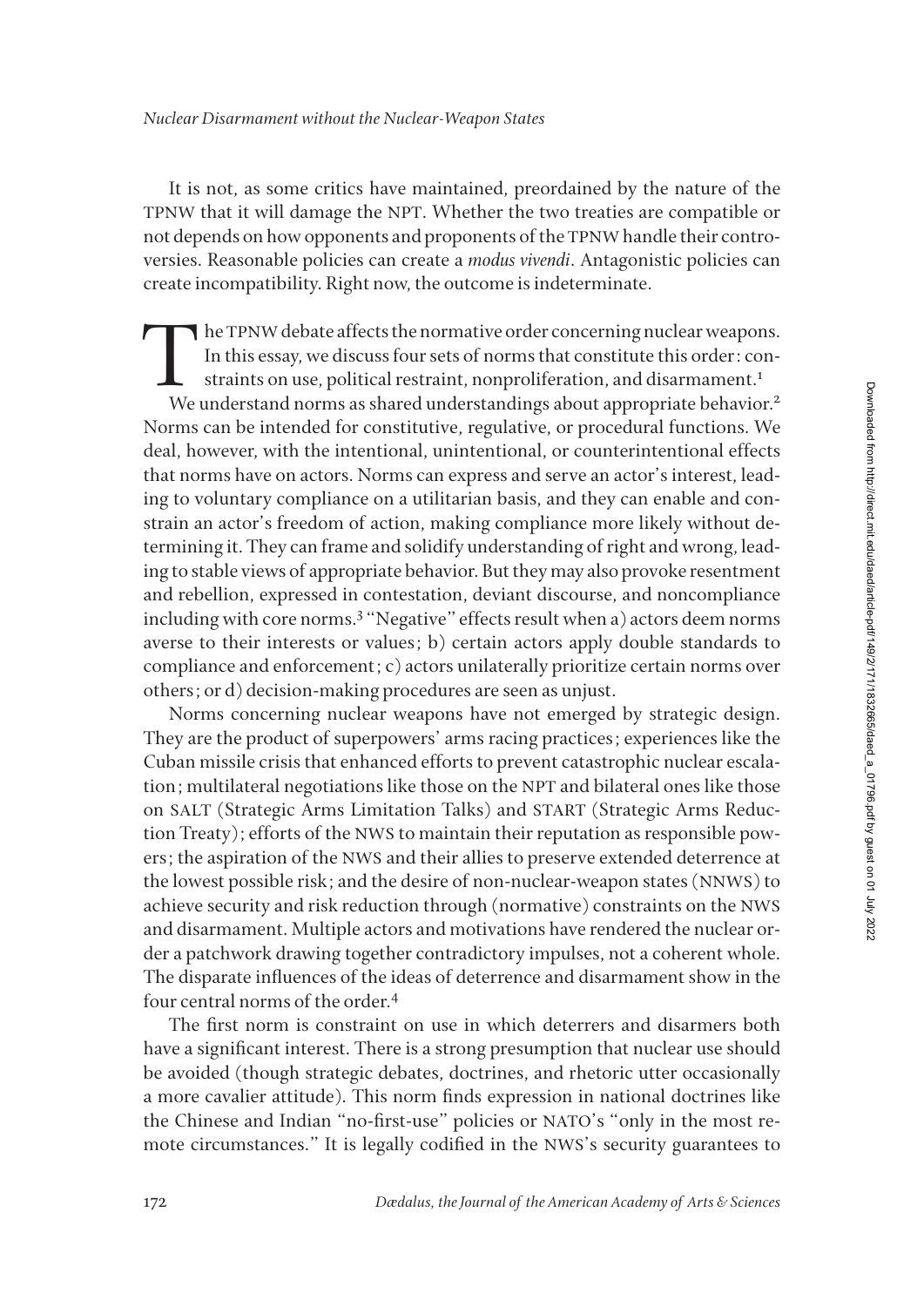nuclear-weapon-free zones and politically codified in their nationally declared security guarantees to NPT non-nuclear-weapon states, noted by UN Security Council resolutions in 1968 and 1995. It has grown by practice and public discourse into a strong informal norm internalized by decision-makers: the "nuclear taboo," based, depending on the theoretical perspective, on moral-cultural underpinnings or on tradition-induced reputational concerns.

The norm is doubly contested. Nuclear strategists argue the utility and possibility of nuclear use for political and military purposes. And in contrast, there are advocates for stronger constraints (such as unconditional, treaty-based universal security guarantees and codification of no-first-use) up to the demand to guarantee nonuse through the complete elimination of nuclear weapons and renunciation of nuclear deterrence as illegitimate.

The second norm, political restraint, is even more diffuse. It prescribes behavior minimizing the risk of nuclear escalation. It concerns doctrines and strategies, nuclear rhetoric, policies by nuclear weapons possessors toward neighbors, crisis avoidance and management, armament policies supporting strategic stability, and a viable balance of forces–key principles of nuclear arms control. The function of this norm is to prevent the strategy/practice of nuclear deterrence from getting out of control. Political restraint has been codified in the NPT preamble, which calls for the easing of tension and strengthening of trust in order to facilitate nuclear disarmament, refraining from the threat and use of force against the territorial integrity and independence of other states. Codification is found in several U.S.-Soviet agreements in the early 1970s, the "Basic Principles" that aim at preventing dangerous crises, the "Agreement on the Prevention of Nuclear War," and the "Incidents at Sea Agreement," deemed so useful by U.S. admirals that they dissuaded Reagan's Secretary of Defense Caspar Weinberger from scrapping it.5 This norm underlies the suggestion by the U.S. government to explore a security environment conducive to nuclear disarmament.

The norm has not been contested in principle, but is frequently ignored by great powers' policies and armament practices. Contention comes from two angles. First, proponents of national superiority and territorial expansion loathe political restraint. Mutual accusations of trespassing normative thresholds (such as during the Iraq War or Ukraine crisis) have constituted important instances of applicatory contestation.<sup>6</sup> Ironically, the NWS that have called for political restraint as a condition for disarmament have themselves contributed the most to an unfavorable security environment. Second, contesters refuse any conditionality between environment and disarmament.

The third norm of renunciation/nonproliferation (as enshrined in the NPT) proscribes for states not possessing nuclear weapons the pursuit of them in any way. Contestation rages over the limits this norm imposes on the peaceful uses of nuclear energy, the intrusiveness of verification, or the strictness of nuclear-related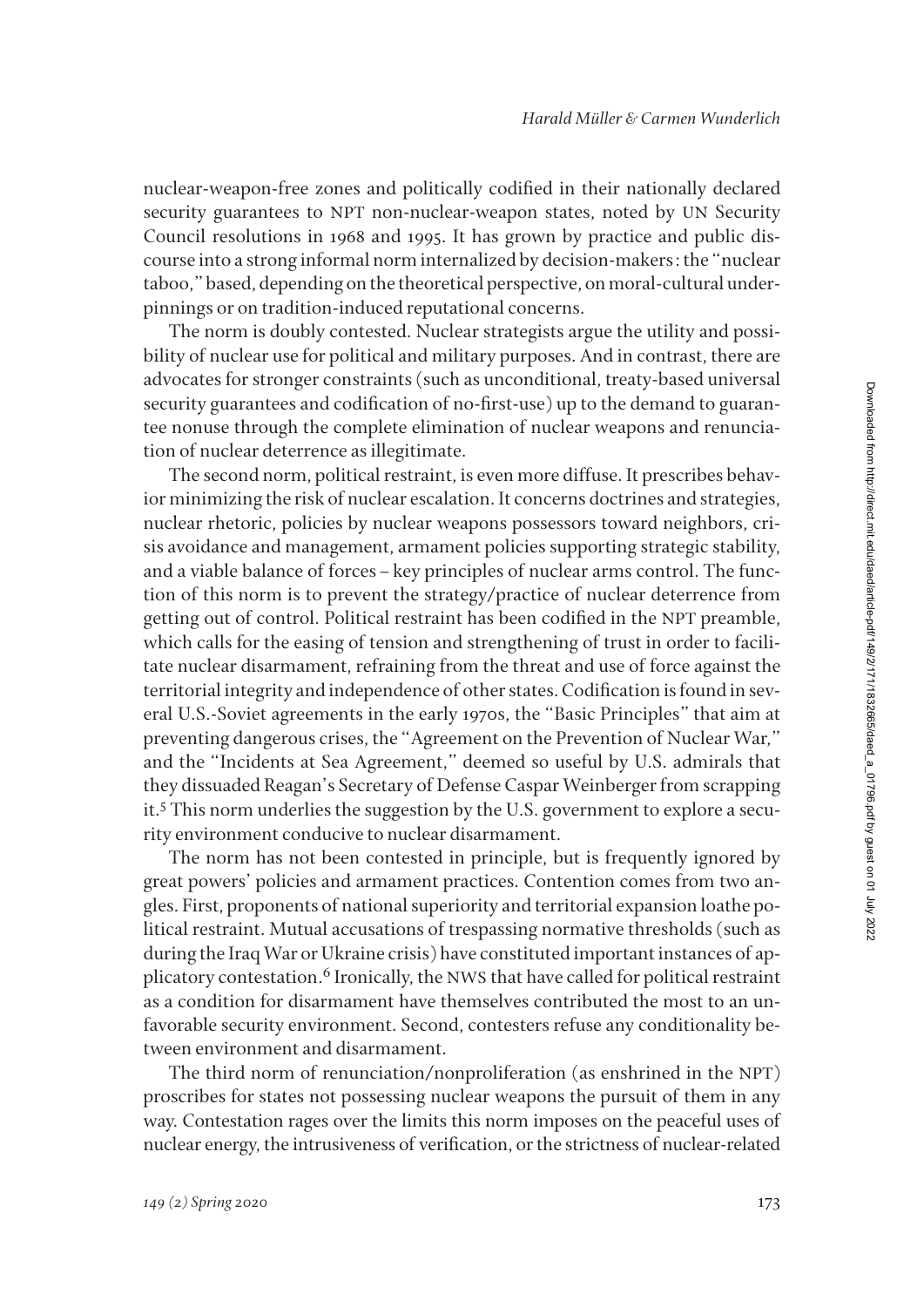export controls. Also contested is the conditionality of such restrictions on parallel progress in disarmament.7

The fourth norm is nuclear disarmament, which can include everything from arms control and arms reduction to elimination, prohibition, and stigmatization. The (vague) codification in Article VI of the NPT was the essential condition for the NNWS to agree to the codification of the nonproliferation norm; its confirmation and specification to require the Comprehensive Nuclear-Test-Ban Treaty (CTBT), negotiation on a fissile material cut-off, and further systematic reductions of the nuclear arsenals was the quid pro quo for many NNWS to accept indefinite extension of the NPT in 1995.<sup>8</sup> The weight of disarmament, disarmament strategy, timing, conditionality, and the state of compliance have all been contested.

These norms constituting a global nuclear order are all interrelated to a certain extent. Such linkages may lead to conflicts and tensions between the norms, such as when states ascribe different relative priority to individual norms. The fiercest front of contestation lies between nonproliferation and nuclear disarmament. The NWS (except China) regard nonproliferation as the treaty's overarching goal and superior to disarmament (and peaceful uses), while most NNWS, particularly those from the nonaligned movement, emphasize the equality of these norms.<sup>9</sup> These differences sometimes result in playing the norms against each other, in particular, with regard to perceived unequal compliance: the NNWS demand equivalent compliance concerning all pillars as a condition for further nonproliferation measures.

Yet clustering norms into a package may conversely facilitate normative development and make individual norms more resilient to challenges.10 Demands for strengthening a particular norm (such as verification) might endow less powerful parties with leverage to demand reciprocal strengthening of other norms (such as specified disarmament steps). Concessions on one issue will be granted only in return for concessions elsewhere, like the indefinite extension of the NPT in 1995 in exchange for an enhanced review process, the "principles and objectives for nuclear non-proliferation and disarmament" decision, and the Middle East resolution.

Norms may also be aligned with widely accepted norms outside the issue area, such as the humanitarian reframing of the disarmament norm.<sup>11</sup> The interrelation between norms, the possibility to prioritize, and linkages to other issue areas give options to actors and make norm decay, stalemate, or strengthening contingent on how actors handle norm conflicts rather than on any supposed essential meaning of the norms.12

The TPNW pronounces a categorical prohibition of nuclear weapons in all aspects, from development to possession, deployment to use. It pulls together and sharpens the existing norms of restraint on use, nonprolif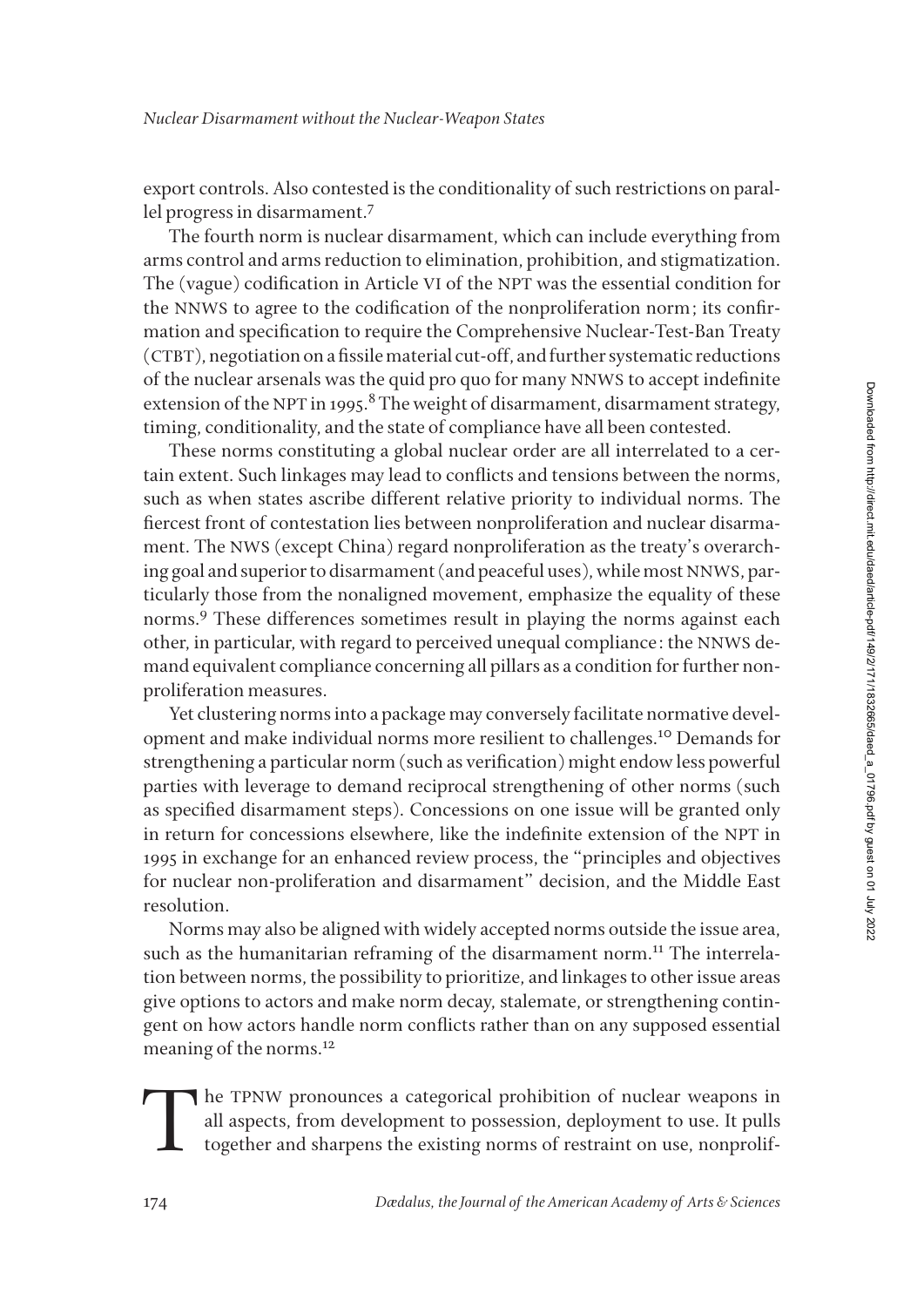eration, and disarmament and leaves aside the norm on political restraint. It is incompatible with nuclear deterrence and envisages a state of the world profoundly different from the one when the NPT was negotiated.

The road to the TPNW followed a series of forks.<sup>13</sup> The first was whether to proceed outside traditional venues: the NPT review process and the Conference on Disarmament (CD). There, nuclear disarmament has been under the control of the NWS, notably, the United States and Russia. The détente period in the 1970s and the dissolution of the Cold War reawakened hope that the step-by-step approach to disarmament might succeed. The NPT conferences of 1995 and 2000 resulted in agreed disarmament agendas. The refusal of the U.S. Senate to ratify the CTBT was the first setback, followed by much worse experiences: at the 2005 Review Conference (RevCon), the Bush administration, seconded by Russia and France, rejected honoring past agreements because they were made by "another government" and under "other circumstances." This fateful policy delivered the death knell to a step-by-step disarmament strategy under the auspices of the NPT. It does not represent a failure of the NPT. Rather, arbitrarily scrapping agreements achieved through hard good faith by a change of government or a redefinition of national interest represents a compliance failure by the NWS. It undermines the idea of a process in which the parties agree on measures that are subsequently implemented so that new steps can be negotiated. Dissatisfied actors were quickly grasping the gravity of this experience.

Immediately after the 2005 RevCon, a leading disarmament NGO, International Physicians for the Prohibition of Nuclear War (IPPNW), concluded that the old approach had failed because NWS commitments were unreliable. They considered taking nuclear disarmament out of the NPT and the CD, thereby emulating the Ottawa Process that had quickly produced the prohibition of antipersonnel mines despite great-power opposition. This approach had succeeded because a group of like-minded ban proponents established a negotiation process without vetoes and set a time goal for its conclusion.

The IPPNW's reasoning attracted other disarmament NGOs and a few disarmament-minded governments. In 2007, the International Campaign to Abolish Nuclear Weapons (ICAN) was founded as an NGO coalition. Some small and medium powers plus NGOs devoted to disarmament and nonproliferation decided to take the initiative from the NWS; this was a response to the NWS practice of treating nuclear disarmament as their exclusive turf without influence by the have-nots. The like-minded actors established control by an Ottawa-like process in which the NWS would not dispose of veto power. The aim was a nuclear weapons convention, analogous to the Chemical Weapons Convention. Some voices at the end of the decade argued for a shorter and simpler ban, but this issue remained undecided. ICAN converged on this option in 2012, and supporting states joined after 2015.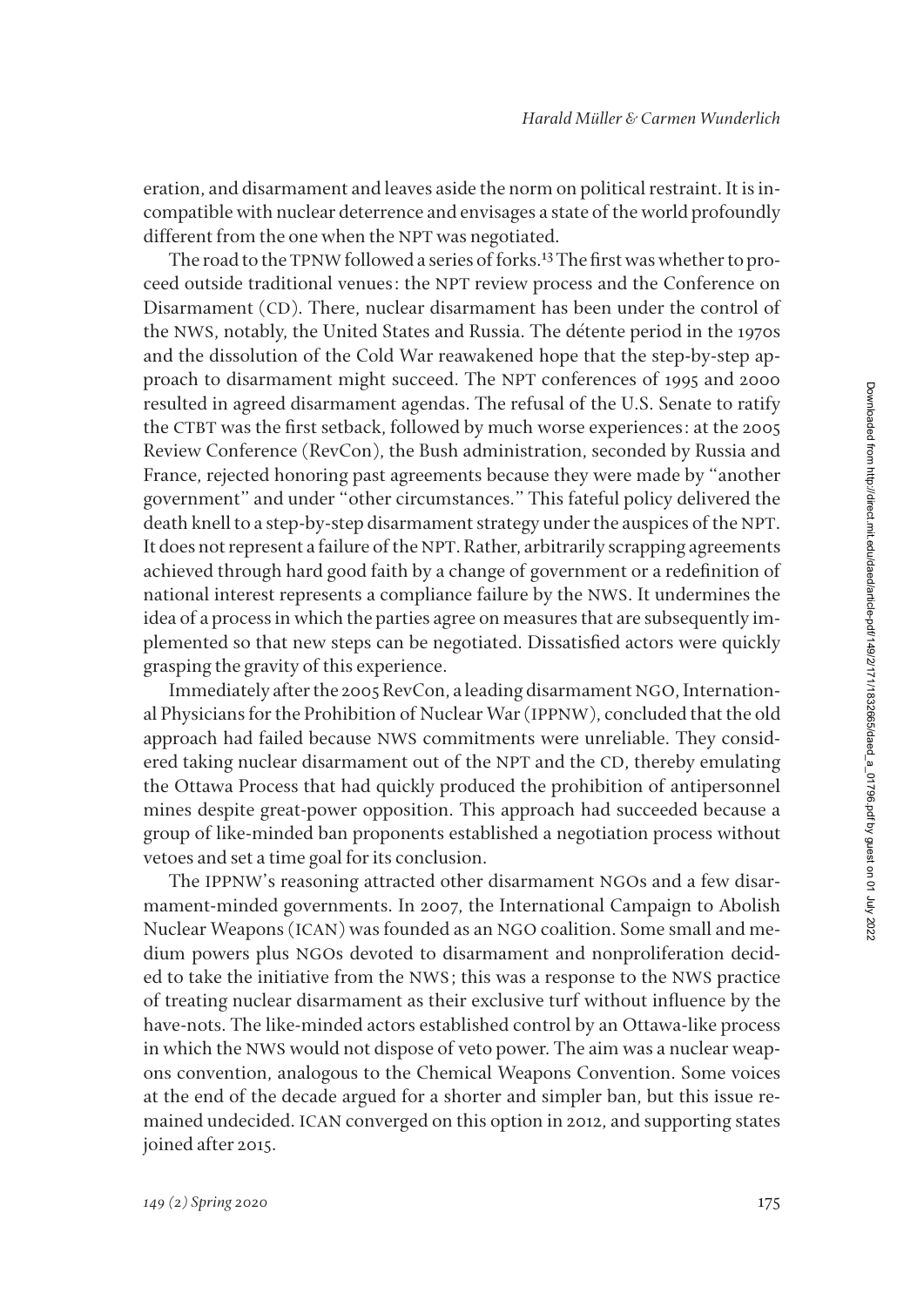Another fork in the road was the question of the discursive framework for the new approach. Again emulating the Ottawa Process, the campaign deemphasized the (national) security aspects of nuclear weapons and focused on the humanitarian impact of nuclear weapons use as a key reason for prohibition.<sup>14</sup> The support of the International Committee of the Red Cross gave a push to this shift.<sup>15</sup> Groups without a nuclear disarmament record but with experiences in humanitarian disarmament joined the movement. The coalition gained strength and cohesion through several series of informal meetings.

President Obama's policy served as encouragement: the president of the most powerful NWS declared a nuclear-weapon-free world his policy goal. This removed the stigma of irrealism from the movement. However, Obama's disarmament efforts after the early achievement of New START slowed down, he failed to revive CTBT ratification, and he invested in modernizing the U.S. nuclear arsenal. New arms control initiatives stalled under the double juggernaut of a U.S. Congress controlled by the arms control–averse Republican right wing and the uncooperative policies of Putin's Russia. Hesitant coalition members and an increasing number of NNWS governments accepted that a decisive change was needed.

During the 2010 NPT Review, the successful NWS effort to water down much of the disarmament proposals for the final document reinforced the determination of campaign supporters to move elsewhere. An initiative in the 2012 United Nations General Assembly (UNGA) led to the establishment of an Open-Ended Working Group (OEWG) to explore future disarmament steps. Boycotted by the NWS (but not India and Pakistan), it met for three sessions in 2013. The embargo strengthened the positions of coalition members pleading for progressing without the NWS.

Meanwhile, the central role and capabilities of ICAN grew.<sup>16</sup> NATO member Norway (under a social democratic government) funded ICAN from 2010 to 2013 (when a conservative government was elected). ICAN grew into a well-organized, global organization with an international steering committee. In 2013, Norway invited ICAN to help prepare a conference in Oslo on the humanitarian consequences of nuclear war. While the organizers did not offer proposals for action, participants assessed the dangers presented by nuclear weapons as requiring action. The second conference in Nayarit, Mexico, that took place in February 2014, highlighted a "legal gap": the failure to prohibit nuclear weapons like biological and chemical weapons, antipersonnel mines, and cluster munitions despite their much higher destructivity. Austria, convener of the third conference in Vienna in December 2014, offered the "humanitarian pledge" to fill this supposed gap.

The failure of the 2015 NPT RevCon led to the next fork in the road. The NWS embargo of the OEWG and the humanitarian conferences (the United Kingdom and the United States attended only the last one) was confirmed by the harsh and arrogant demeanor of the NWS in 2015. The low point was an undiplomatic,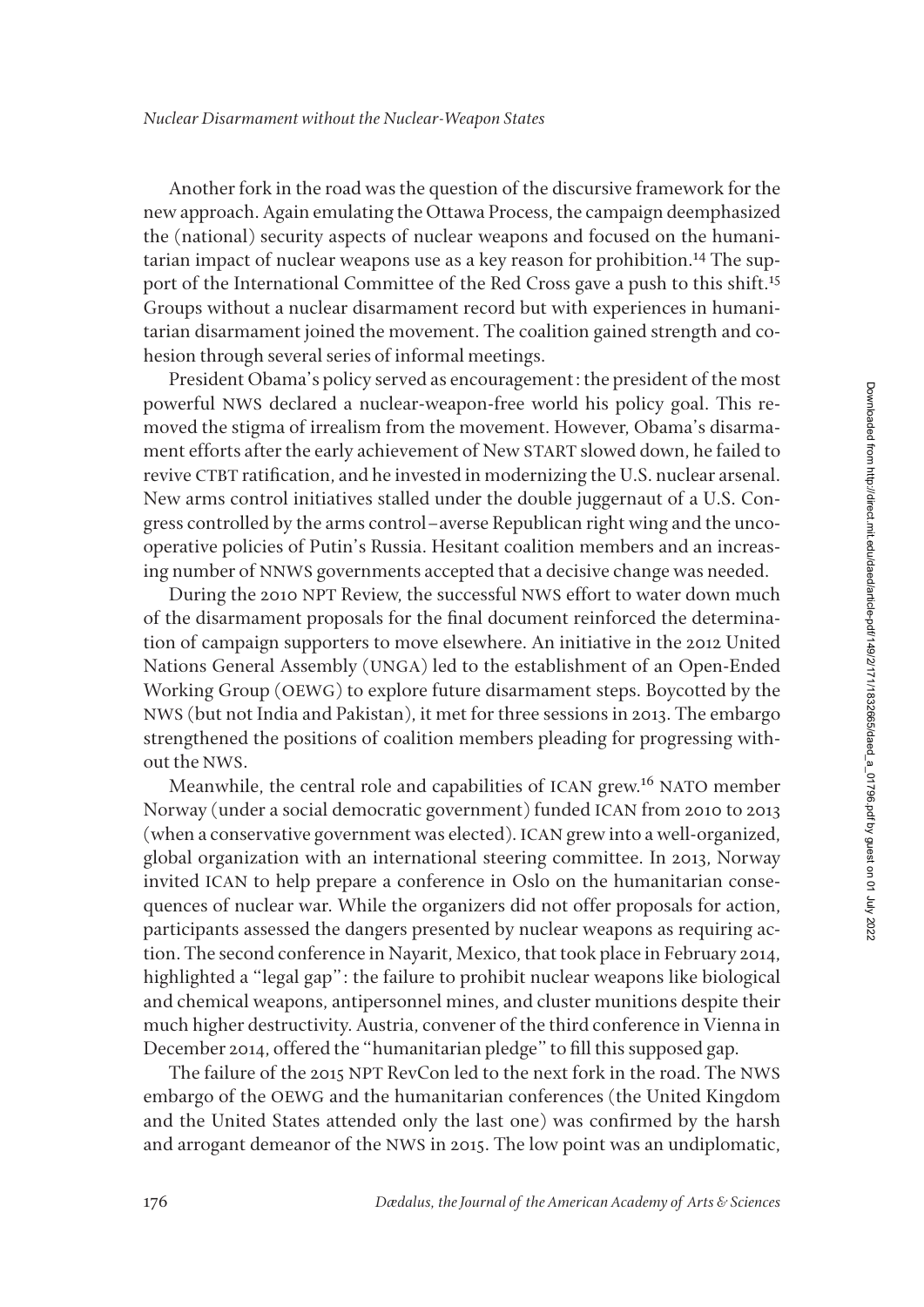offending attack by the Western NWS and Russia against Swiss diplomat Benno Laggner, chair of Subsidiary Body 1 on nuclear disarmament, who did his best to present an outcome that reflected the two antagonistic positions.17 In the endgame, the NWS blocked a series of disarmament measures that were agreed upon five years earlier without giving reason. Throughout, the NWS refused to engage with the humanitarian-risk argument either by negating its relevance or by pretending that they were already taking all necessary steps for risk reduction.

After this conference, the preference for negotiating without the NWS–and therefore avoiding compromises that would attract them to participate–won out. Following that, supporters had to strive for a simple ban, not a technical-operative convention; the latter option had become obsolete because it necessitated input from NWS expertise. Consequently, ban supporters used their majority in the UNGA to establish another OEWG, follow its recommendation for a negotiating body, and adopt the treaty text that this body produced. Throughout this process, the NWS were reduced to protesting powerlessly outside the negotiation room, while the have-nots were suddenly in control.

The final fork in the road concerned content, notably whether to improve the NPT or to avoid new obligations on the NNWS that would be necessary if the treaty should provide a solid basis for security in a nuclear-weapon-free world. Controversies concerned prohibiting transit of nuclear weapons through areas under the jurisdiction of parties, setting a verification standard above the NPT's comprehensive safeguards, establishing strict compliance and enforcement in case of suspected noncompliance, ensuring membership of TPNW parties in the NPT, and forsaking withdrawal rights because of the special purpose of the TPNW to grant a nuclear-weapon-free world. Negotiators settled–under self-imposed time pressure and the stubborn resistance of a group of states against stricter rules–for the weaker options, to the dismay of seasoned supporters of the Humanitarian Initiative (HI) like Switzerland or Sweden.<sup>18</sup>

Critics of the ban have characterized it as the result of deep frustration and impatience on the part of the majority of governments and NGOs. Frustration was certainly a powerful motivation; we know today from neuroscientists that emotions influence any decision we take and, after all, reliance on nuclear deterrence is motivated by the strong emotion of fear.<sup>19</sup> Participants productively turned frustration into self-empowerment. Small and middle powers and civil society demonstrated that they could accomplish something in nuclear policy despite its highly asymmetrical power distribution. The resulting emotional satisfaction is certainly motivating, but goes occasionally overboard.

As this narrative shows, actors decided at several forks which direction to choose; they did so on the basis of experiences with and behavior of the NWS, and on the basis of strategic considerations. The adoption of the TPNW and the emphatic and fierce opposition to it by the NWS and their allies remind us that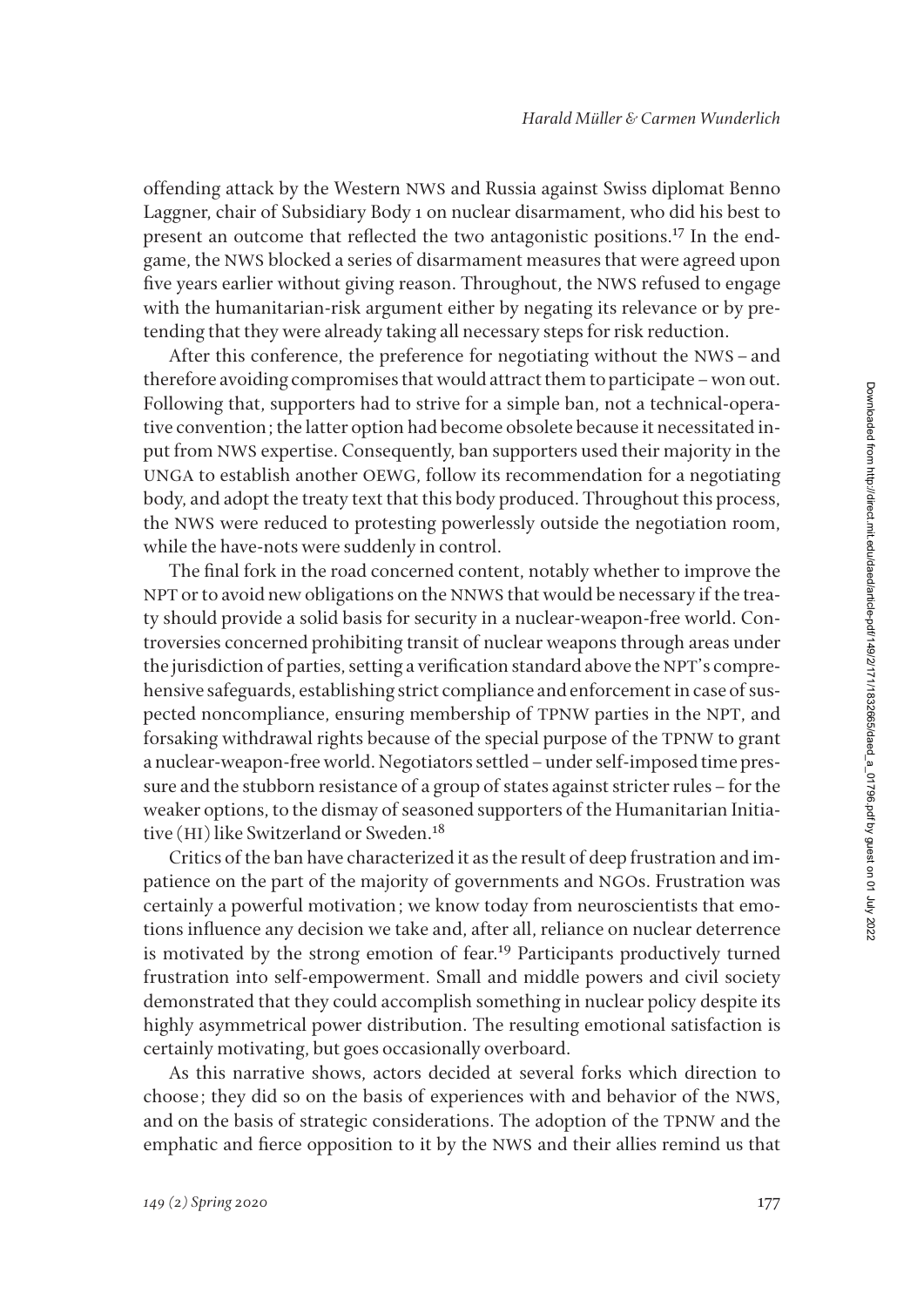nuclear policy is not just about controlling dangerous physical items and coolly calculating costs and benefits. The dispute evokes moral antagonisms and involves strong emotions.

What will the ban's impact be? Ban critics claim that the TPNW weak-<br>ens verification obligations compared to the NPT.<sup>20</sup> But the TPNW re-<br>quires its parties to carry the same verification obligations they had<br>under the N ens verification obligations compared to the NPT.<sup>20</sup> But the TPNW requires its parties to carry the same verification obligations they had under the NPT: at a minimum, comprehensive safeguards. TPNW parties have the Additional Protocol in force and will remain subject to this undertaking as well. Admittedly, the TPNW does not provide for a verification system that could master the security challenges of a nuclear-weapon-free world. Comprehensive safeguards offer no leverage against clandestine nuclear activities, but the Additional Protocol does. In a nuclear-weapon-free world, verification will have to be intrusive and intensive. TPNW negotiators did not want to address verification for lack of expertise. But they established a procedure for the NWS to work out effective verification measures. They could have done the same for the NNWS: like the NPT (Article III.1), the TPNW should contain a binding commitment to enter negotiations on stronger verification measures once a nuclear-weapon-free world is approaching. The same is true for compliance and enforcement procedures needed to maintain security in a nuclear-weapon-free world, which cannot remain entrusted to the UN Security Council: enforcement against illegal nuclear armament must not be subject to a veto. About this, the TPNW says nothing–exactly like the NPT. 21

Ban critics maintain that TPNW Article 18 "supersedes" the NPT and that this could cause problems of interpretation and ensuing confusion.22 But this critique assumes that undertakings in the TPNW contradict those in the NPT, which is not the case for the NNWS. The most critical case (overlooked even by ban critics) –the obligation not to transfer nuclear items without International Atomic Energy Agency safeguards (NPT Article III.2), which is not explicitly repeated in the TPNW–is covered by TPNW's catch-all prohibition of "assistance" for proscribed activities. Ban opponents still have to deliver proof for the "superseding" problem.

Ban critics claim that the TPNW creates and exacerbates fissures in the NPT review process.23 But, as shown, the ban is the consequence of deep divisions in the NPT community, not their cause. Whether it will deepen these divisions is not determined by its nature, but by how actors handle the ban, and their divisions. After all, ban supporters will have a hard time disrupting the NPT review process as brutally as the Bush administration did in 2005. Ban critics have also not presented convincing arguments for the allegation that the TPNW is a showstopper for nuclear disarmament negotiations; negotiations had stalled years before the ban was negotiated.<sup>24</sup>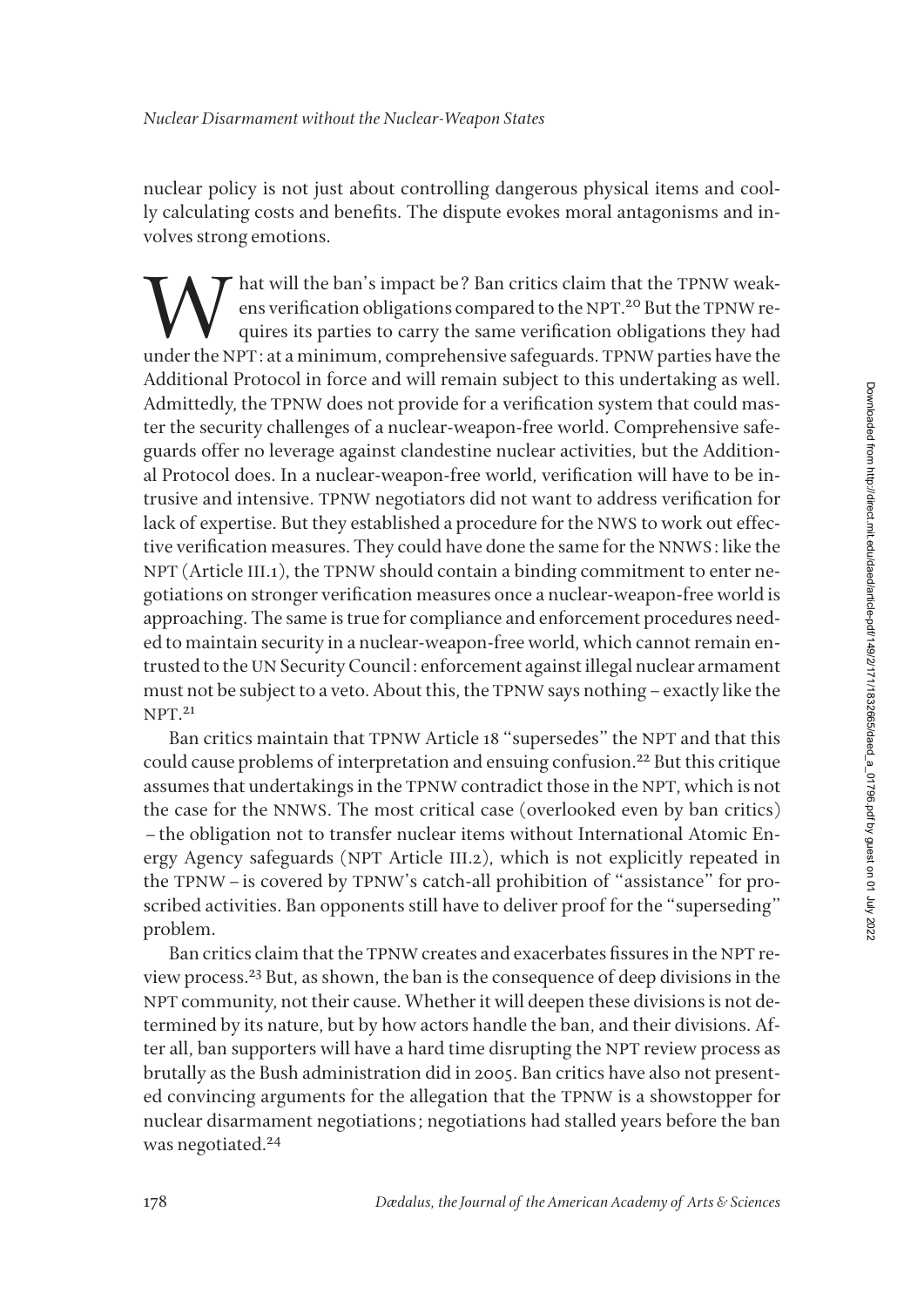Ban critics state that supporters apply an ethics of absolute ends (*Gesinnungsethik*), rather than an ethic of responsibility (evaluating by the consequences).<sup>25</sup> But this is also not correct. The HI was motivated by the horrific consequences of nuclear use, and ban supporters believe future nuclear use has a probability above zero. Ban opponents often share the assessment of catastrophic consequences, but believe that deterrence can reliably prevent use. Both ethics are consequentialist, and both are built on opposite faiths; given the history of past nonuse, with good luck as a major factor, the faith of ban supporters could claim higher plausibility.<sup>26</sup>

Some have voiced concern that the ban might divert energies from strengthening the NPT or, when disarmament stalls, could induce parties to leave the NPT with the pretense that the TPNW is the better treaty. But nothing in the utterances and behavior of leading ban proponents confirms these fears. They are staunch supporters of the NPT and argue the compatibility and mutual strengthening of both treaties. In a situation of a dangerous nuclear arms race and no disarmament, states might possibly consider leaving the NPT, not because of the TPNW, but in order to be free to pursue a national nuclear deterrent.

Ban critics are correct that several TPNW clauses (withdrawal, accession for the NWS, and the nebulous "competent authority" that shall supervise nuclear weapons dismantlement) are unrealistic and impractical.27 But the accusation that it hurts the NPT is unsubstantiated.

Ban proponents claim to have changed the nuclear discourse from "nuclearism" to "humanitarianism."28 But the humanitarian aspect is already in the NPT preamble. It has been articulated by diplomats like Alva Myrdal, Garcia Robles, Inga Thorsson, Miquel Marin Bosch, and Jayantha Dhanapala. It was inserted into the 2000 RevCon final document, a hard-won success of the New Agenda Coalition.29 What is new is the building of a well-designed political campaign that motivated many to take a stand. However, the deterrence discourse is still alive; nothing proves this fact more clearly than its presence in the decisions by the key humanitarian initiative governments of Norway, Sweden, and Switzerland not to join the ban promptly.<sup>30</sup>

Ban proponents vow to exert strong normative pressure upon the NWS and their allies. ICAN Executive Director Beatrice Fihn has declared that even now, before the TPNW enters into force, "nuclear weapons are illegal."31 This perception is incorrect: the treaty will bind only its parties, and its possibility to become customary law is dim: more than 20 percent of UN membership, representing more than 50 percent of the world population and including all P5 states, will not accede to the TPNW and object to it regularly. Thus, the treaty cannot become customary international law because it does not represent the customary practice of virtually the whole international community.

Ban supporters promote a stigmatization of both nuclear weapons and the governments sticking to deterrence.32 Normative pressure, they claim, will move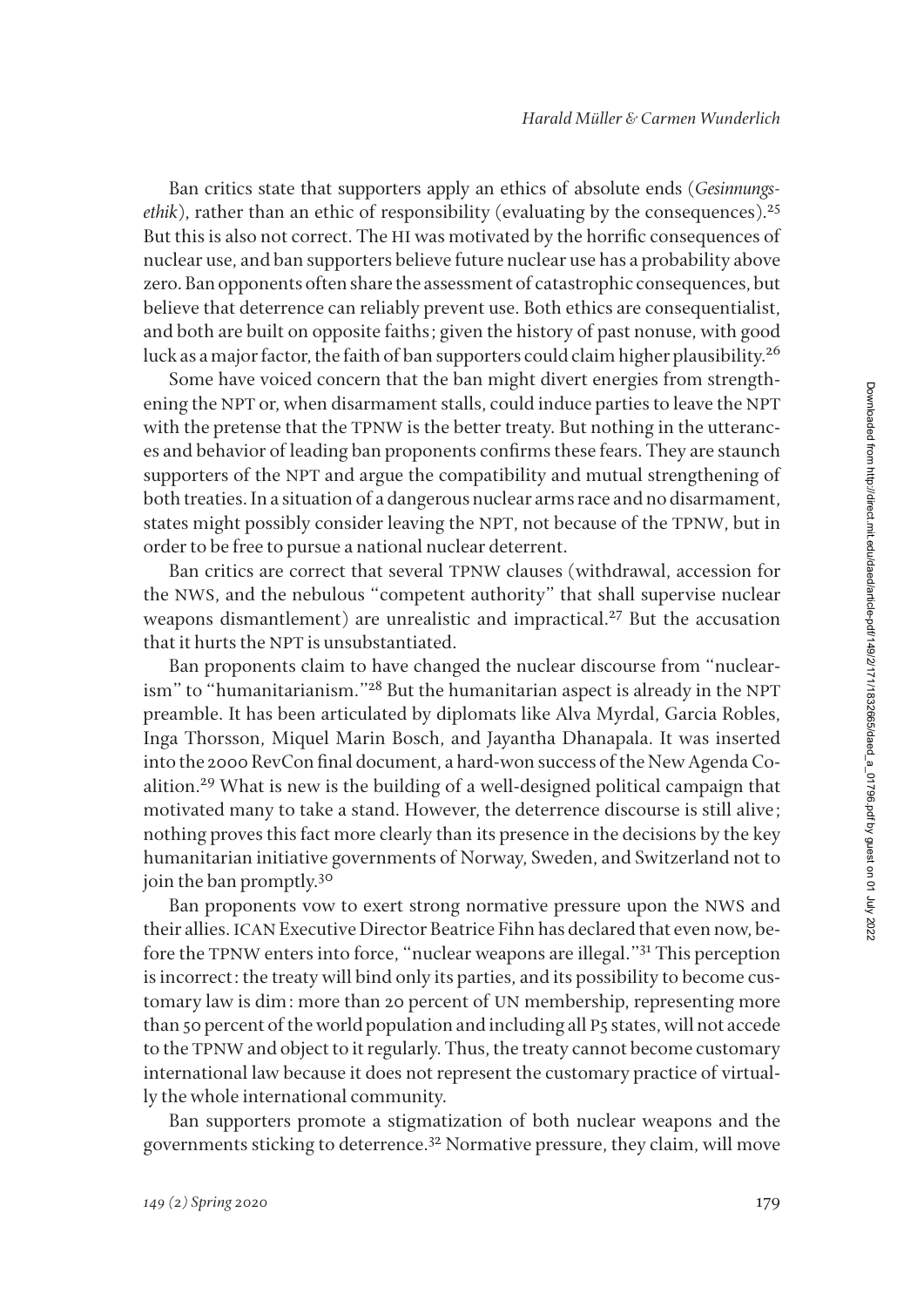the NWS and their allies one by one into the ban. By the formula "first prohibiting, then eliminating," this will finally lead to a nuclear-weapon-free world.<sup>33</sup>

However, the ban has changed the world in one important aspect, though not completely. Context is still there. Democracy is under double attack, from rightist populists domestically and from autocratic efforts to undermine it in the global systemic struggle. As civil society needs a democratic environment for its campaigns, ban supporters must consider how far they wish to stigmatize democratic governments and promote cleavages within democratic societies, which feed aims of both right wingers and autocratic NWS. This recognition of context seems to be alien to the ban campaigners' horizon.

The impact of normative pressure remains uncertain. The TPNW may convince more people that nuclear weapons should be banned and induce young people to engage. But will it move masses to the streets and decide national elections? Nuclear disarmament is but one of many contested political issues and, among global priorities, is dwarfed today by climate change. Bread-and-butter questions have high salience for average citizens. But salience could rise when nuclear dangers become tangible through tensions among great powers and an ensuing arms race.

Normative pressure, then, could become a political factor. But effects in Western NWS (and allies) will differ from those in Russia and China. The tools of ICAN, such as blaming the private financing of nuclear weapons work or persuading city governments and parliaments to embrace the TPNW, meet better opportunities in democracies than in nondemocracies (a factor noted by pro-ban analysts, but without regard for the political consequences).<sup>34</sup> The lists of companies and cities concerned betray a yawning lack of Russian and Chinese names.<sup>35</sup> ICAN tools are ineffective in these NWS. Opportunities for civil society to challenge national security policies in Russia and China are extremely restricted, and those governments exacerbate repression of civil society and control of the Internet systematically. Chinese policies in Sinkiang, Tibet, and the South Chinese Sea and Russian policies in the Caucasus, Ukraine, and Syria do not give the impression that these governments care much for international opinion.

Hypothetically, this might lead to a Russian-Chinese nuclear weapons oligopoly rather than a nuclear-weapon-free world. ICAN and friends must either develop targeted tools to penetrate autocratic NWS or return to step-by-step disarmament–in a negotiation setting involving more nuclear-armed states–rather than achieve a nuclear-weapon-free world by pure normative pressure. Many would argue that a zero-nuclear world is preferable to today's, but today's is preferable to an autocratic nuclear weapons oligopoly or any monopoly.

An autocratic nuclear oligopoly is unrealistic because of countervailing processes: NATO governments feeling the asymmetric impact of normative pressure will choose one of two counterstrategies: First, counterstigmatize the ban campaign, evoke the specter of autocratic nuclear blackmail, and enhance nuclear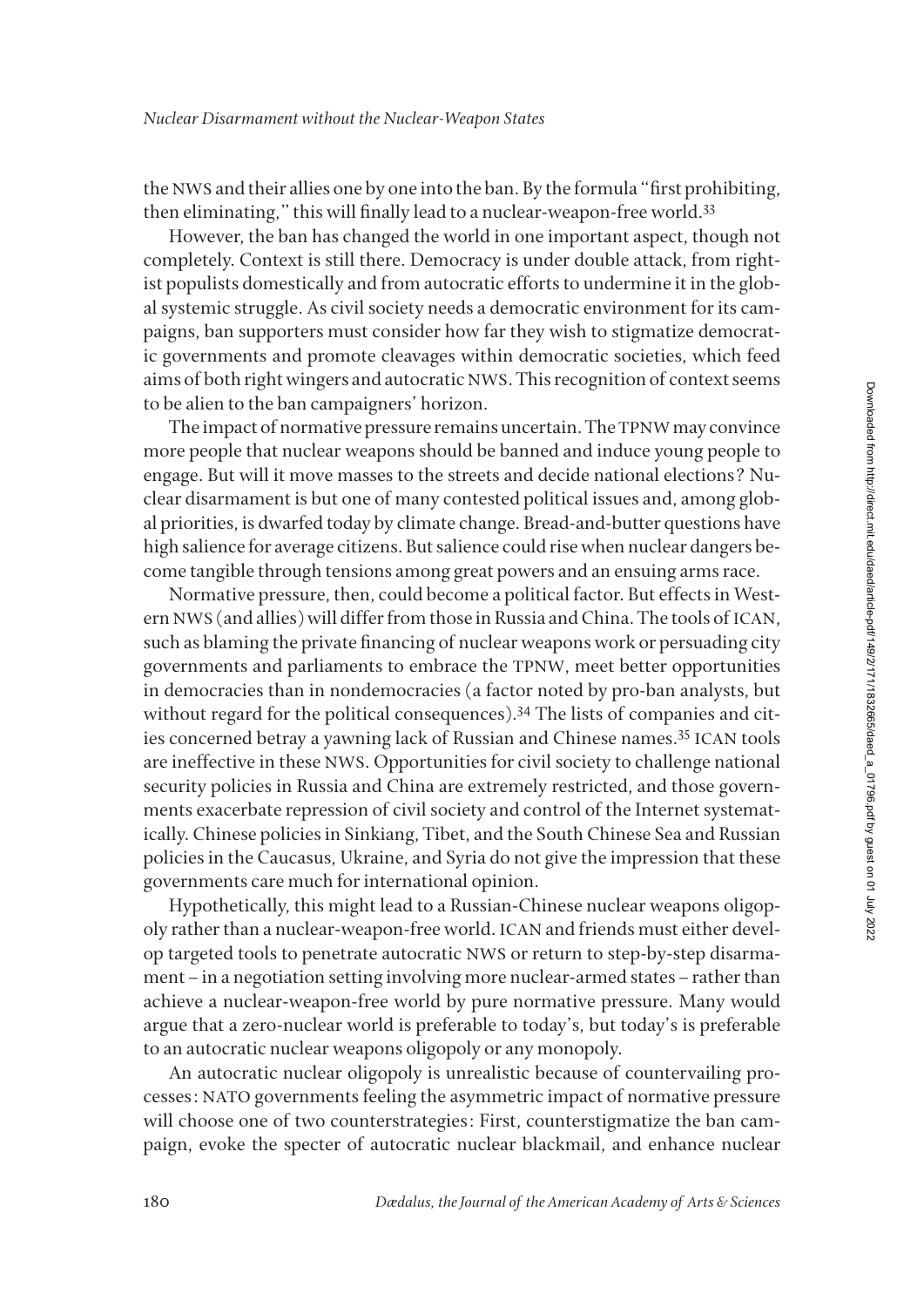deterrence (the worst case in this regard would be counterdeploying land-based INF nuclear systems).36 This may drive millions to the streets, supported by autocratic disinformation campaigns. Western societies would be split. As a counterweight to antinuclear protesters, conservatives would "rally around the flag." In a context of rising tensions and external threat, it is unlikely that majorities in NATO member states would wish to desert the alliance; one has to remember that NATO did not break up in 1983, and there is little reason to suppose that it would be different this time. With no final political success, the campaign would lose momentum, but democratic societies would remain fundamentally divided.

NATO's second option is to emulate the early 1980s: maintain extended deterrence, but take new disarmament initiatives to pacify the protests. In today's context, the smartest policy might be to base extended deterrence completely on air- and sea-based systems, remove the vulnerable, purely symbolic B-61 bombs from Europe, and strengthen missile defense in Europe. While not embracing the TPNW, NATO would take a significant, stabilizing nuclear disarmament step, explicitly embracing the disarmament norm. The odds of keeping majorities loyal to the alliance would improve.

The debate on the TPNW highlights fundamentally different beliefs: many states and civil-society actors regard nuclear weapons as inhumane and immoral due to the devastating consequences of nuclear explosions. This perspective discredits nuclear deterrence. The proposition is unconditional and not subject to nuances. Given the danger nuclear weapons present for ban proponents, stigmatization and normative condemnation are key elements of the struggle to promote disarmament.

In contrast, a minority of states (but representing more than 50 percent of the world population) agrees that nuclear explosions would cause a humanitarian disaster. Still, they regard nuclear deterrence as a morally defensible war-preventing strategy as long as revisionist, adventurous states threaten vital security interests against which only nuclear weapons pose unbearable risks. Only changing this threatening security environment would permit far-reaching disarmament. In this assessment, Western NWS and all other nuclear weapons possessors agree, usually blaming the opponents for the bad "security environment" (United States) or for a lack of "stability and equal security for all" (Russia, China, and France). And in that perspective, transforming the security landscape is a precondition for nuclear disarmament, and the TPNW is regarded as "undermining the existing international security architecture which contributes to the maintenance of international peace and security."37 The recent U.S.-led initiative promotes the exploration of ways to make the security environment more disarmament-friendly, but this is seen by ban proponents as a diversionary attempt to conditionalize disarmament, which they regard as an unconditional duty.38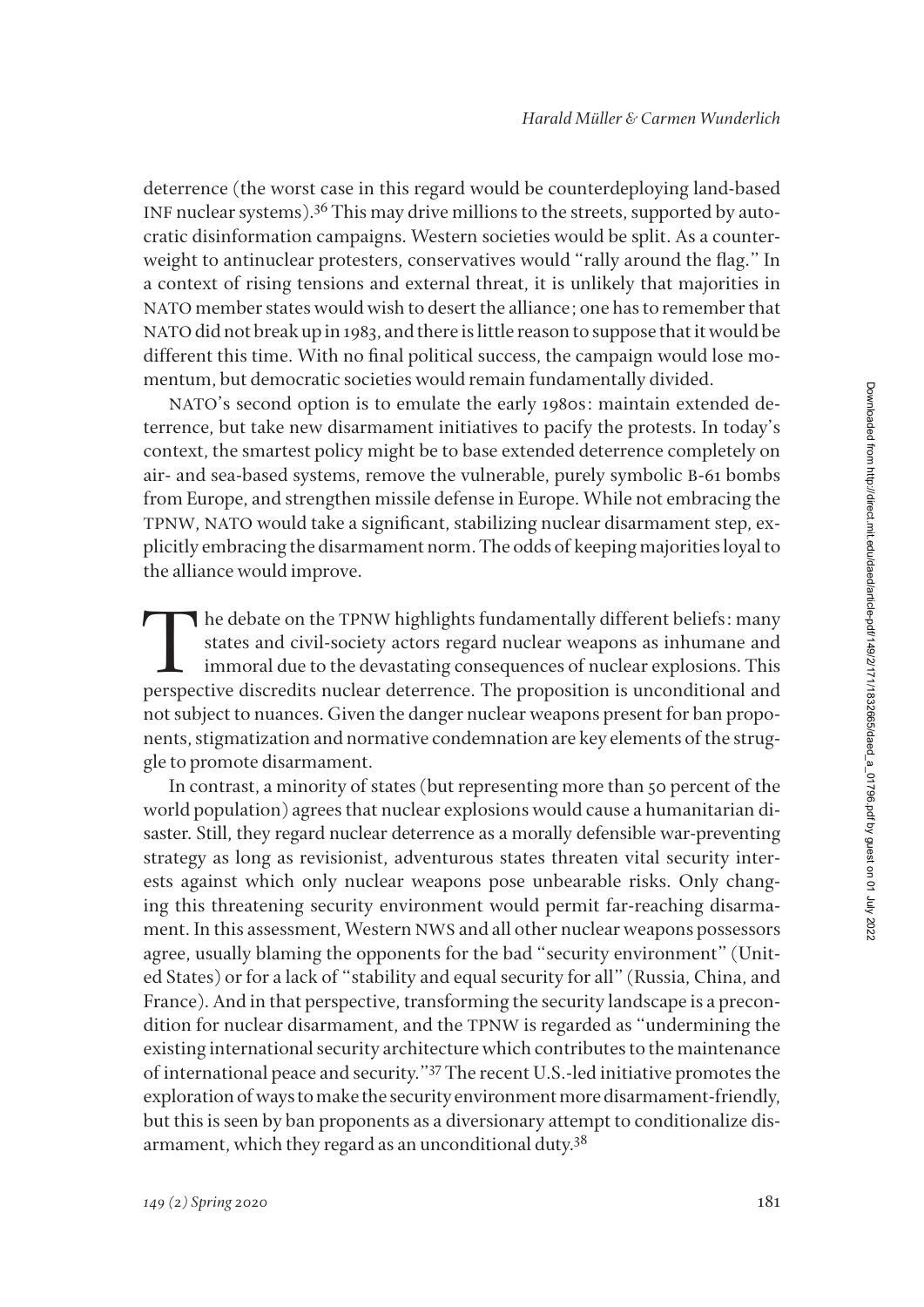These positions are philosophically incompatible and materialize in different ideas on how to pursue "global zero" (step-by-step approach/"creating the environment for disarmament" versus stigmatization/prohibition/elimination) as well as in a seemingly irreconcilable attitude of mutual repudiation. Defense scholar Heather Williams has remarked:

NWS and ban supporters are talking past each other. Ban supporters' message may be getting lost on target audiences, such as NATO members, whereas NWS will struggle to engage with ban supporters in the context of the NPT. This presents a challenge to the cooperative process that underpins the global nuclear regime.<sup>39</sup>

In extremis, it is presented as a Manichean struggle, good against bad, with no compromises. Ban supporters stigmatize their opponents as inhumane, patriarchal, militaristic, and racist (politely ignoring blatant violations of human rights some of their ban allies commit at home).<sup>40</sup> Ban opponents apply pressure and intimidation toward governments considering signature and ratification.<sup>41</sup> These strategies create a spiral of hostile emotions and deepen divisions. They damage both the NPT and nuclear disarmament. With eighty signatories at the time of writing this essay, thirty-five full parties, and more states in the ratification process, the TPNW will likely enter into force within the next few years, though the decisions by the Swiss and Swedish governments not to join now were a backlash. Critics better learn how to live with the TPNW in order to prevent damaging and unnecessary tensions between the ban and the NPT.

Yet, without moderating their attitudes and trying to resume meaningful communication and even cooperation, neither side will realize its objectives. The best hope may be learning through strategy failure followed by behavioral change: when the pro-ban campaign does not progress as hoped, when the TPNW enters into force despite the frantic intimidation campaign, pundits may reconsider their strategies.

The key is to overcome the emotionalized polarization that sees the opponent as an incarnation of evil, and to realize that values, fears, and desires inscribed into the NPT preamble are still embraced by both sides: avert nent as an incarnation of evil, and to realize that values, fears, and desires inscribed into the NPT preamble are still embraced by both sides: averting nuclear use and war, preventing proliferation, stopping the arms race (revived in a multipolar constellation), and investing in nuclear disarmament are subscribed to by all actors in the nonproliferation/disarmament game. This common basis must be rediscovered.

Next, mutual recognition of partnership on a level playing field despite fundamental disagreement must be achieved. Much of the present hostile atmosphere is due to negating the other side's legitimacy of actorship. This makes cooperation impossible, because adverse emotions will stop it in its tracks. However, any disarmament process needs cooperative partnership or it will not take place. Parties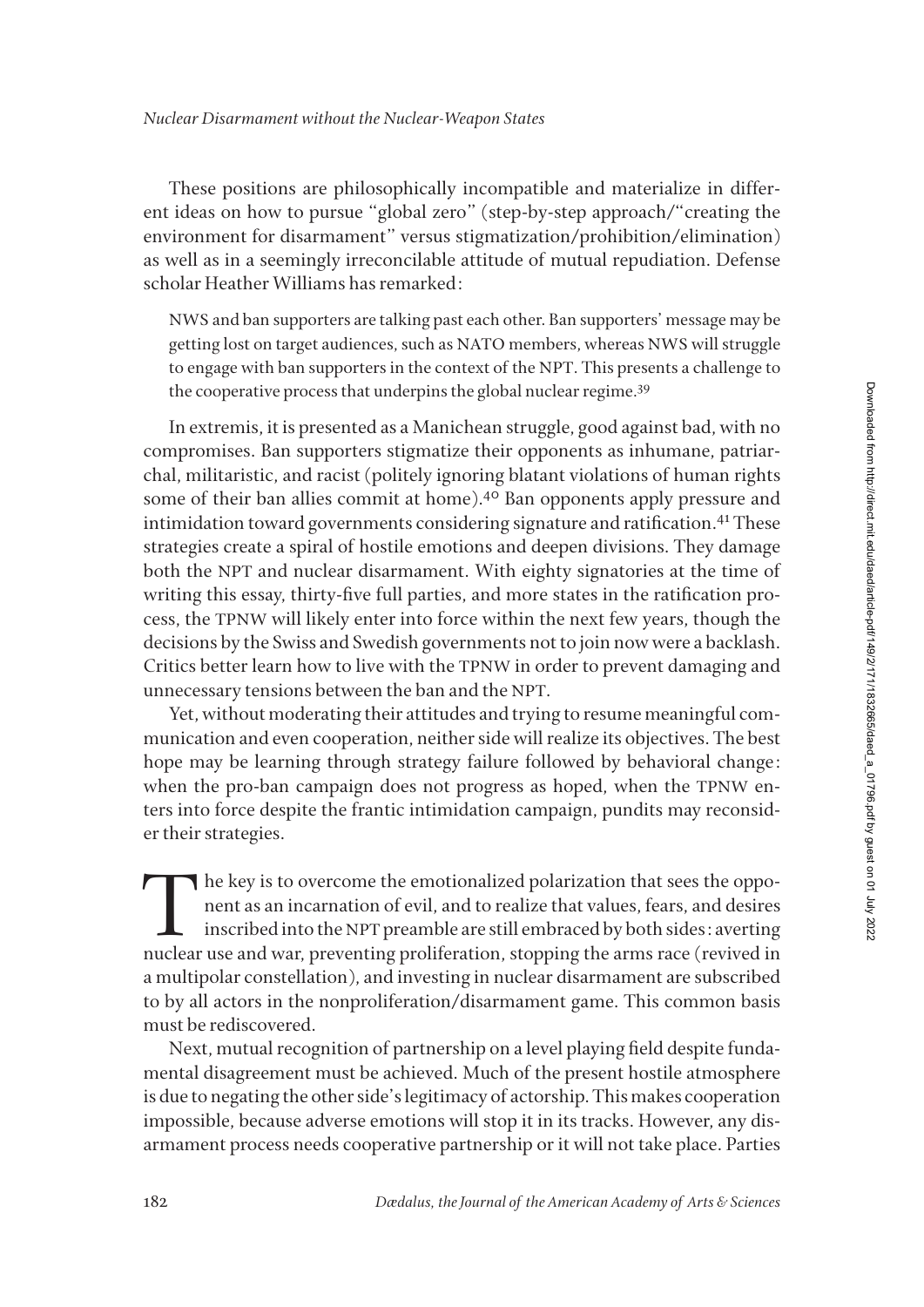should reassure each other that, despite fundamental disagreements about strategy, path, timing, and circumstances of nuclear disarmament, they are both looking for ways to bring it closer. Deterrence pundits should admit that nuclear disarmament must eventually lead to a complete prohibition. Ban pundits must admit that whatever impact the ban will have, devising practical steps to work down existing arsenals toward zero will remain inevitable.

On the security environment, the following considerations might mitigate antagonisms.42 Disarmament–through the lens of Article VI and its interpretation in the 1996 advisory opinion of the International Court of Justice issued at the request of the UNGA–is an unconditional undertaking. (The court voted unanimously that "there exists an obligation to pursue in good faith and bring to a conclusion negotiations leading to nuclear disarmament in all its aspects under strict and effective international control." The vote did not condition this obligation on any circumstances.) Yet different qualities of international relations hamper or facilitate nuclear disarmament. This is not a malign U.S. invention but a logical proposition that has been inscribed into the NPT preamble and is borne out by history: disarmament succeeded whenever the relationship between the superpowers was in a state of détente, and slowed down, stopped, or gave way to additional armament whenever tensions rose.43 Each time, improving the security environment was helped by disarmament successes. Political relations and the disarmament process did not move sequentially or independently, but in parallel and interdependently. It is thus every NPT party's, particularly the great powers', duty to help create a disarmament-favorable environment. Simultaneously, the unconditionality of the disarmament obligation requires defining steps toward disarmament that can already be taken while the study of the environment is still underway.

Two lines of action ensue: First, engaging in a serious, impartial, and operative exploration of the "benign security environment." It should *not* be controlled by an NWS, the P<sub>5</sub>, or states involved in regional conflict.<sup>44</sup> It must identify responsibilities for a deteriorating international environment and must take steps to improve it. The best option may be an independent nongovernmental experts commission appointed by the UN secretary-general.

The second track would seek agreement on specific steps for the next review cycle. Several such steps could be acceptable to "disarmers" as useful movements toward a world without nuclear weapons and to "deterrers" as compatible with the desired degree of deterrence. Such steps could be found in the area of risk reduction. The NWS and allies have an interest in lowering the risk of nuclear war. Ban proponents have an interest in minimizing the risks of use as long as it is not totally eliminated through complete nuclear disarmament. De-alerting, discussions on doctrine, doctrinal constraints on use, transparency, military contacts, hotline agreements among nuclear weapon possessors, "accident measure"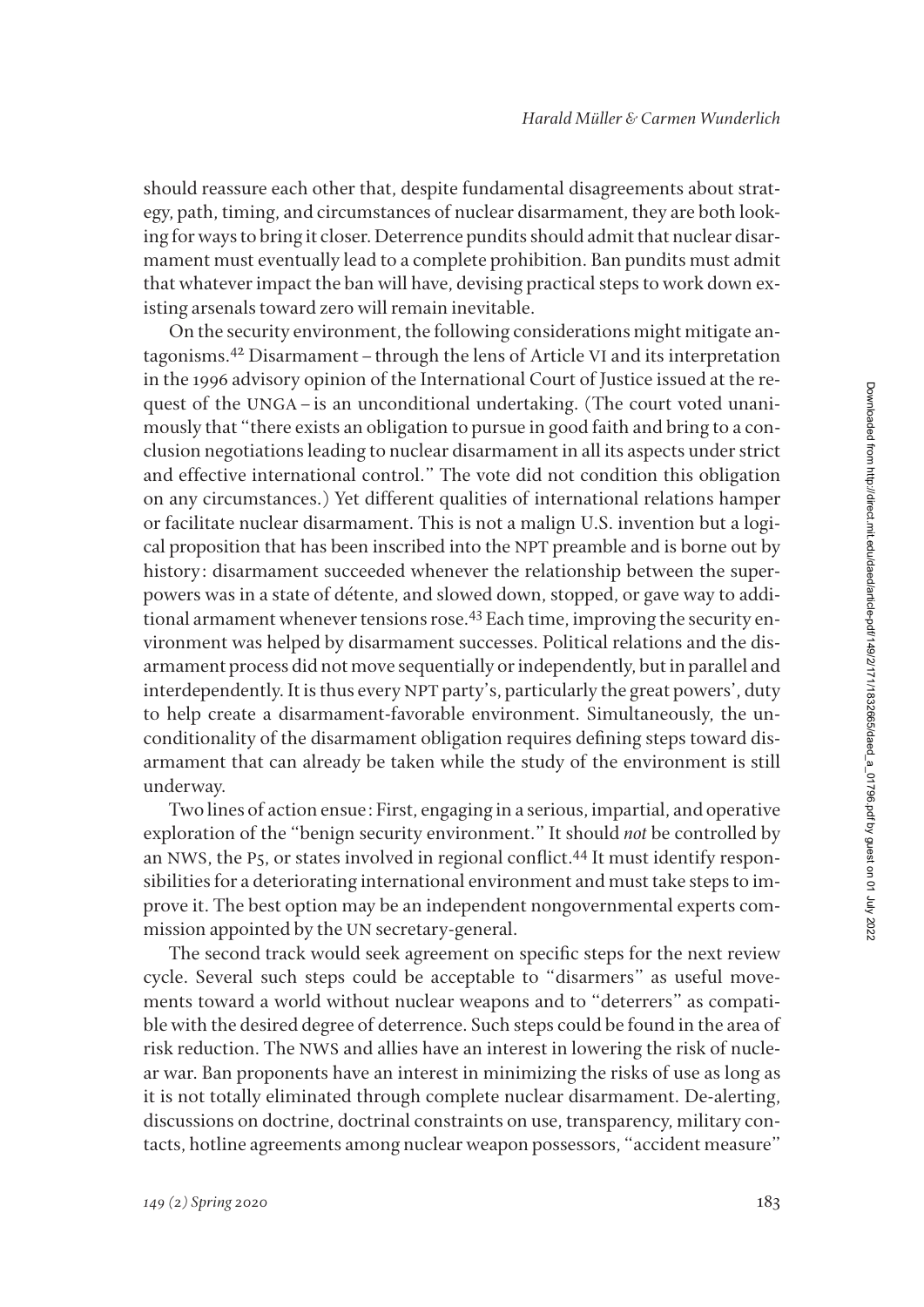agreements, and notification exercises are options. Agreement will not be easy, as the NWS prefer soft measures and reject changes in alert status and doctrine, which ban proponents demand strongly.

Bringing into force the CTBT would mark progress. For this to happen, opposing senators should finally overcome their atavistic<sup>45</sup> and unscientific aversion against ratification. This means abandoning the policy of unilateral security-seeking and acknowledging the proven success of cooperative security strategies and the capability of the verification system. Moreover, final documents of NPT Rev-Cons offer a rich menu from which some "dishes" could be prioritized. Beyond, there is a multitude of good ideas.<sup>46</sup> The return to a practical agenda, however, must be sealed by the joint pledge that negotiated and agreed commitments (such as in RevCon final documents) cannot be revoked unilaterally but only collectively by a later RevCon.

The TPNW is no catastrophe to the NPT, but compatible with it. It has not divided the NPT community, but is the product of a foundational division that has grown worse since 2005, largely due to NWS policies. The TPNW is not the philosopher's stone to solve all problems of nuclear disarmament. It gives an impressive normative statement of the majority of UN members and their NGO supporters, and is thereby a tool for arguments and campaigns. As a sovereign assessment of national security interests, it is at least as legitimate as nuclear deterrence. But it will not move operative disarmament or establish new cogent international law. It will not lead to one-sided disarmament of democracies; extended deterrence will most likely not collapse, as some ban critics fear. But it will impact Russia and China only if ban supporters recognize the problem and create effective tools. The TPNW establishes a new normative fact. How it impacts the NPT and Western public opinion is not a matter of physical laws, but of agency: how governments handle security policies and treat their opponents in the disarmament debate, and how campaigners react to policies short of ban membership (the likely case in most if not all NATO countries). A continuation of confrontation and mutual vilification is counterproductive for both sides' objectives. A sincere common search for ways to carry disarmament forward in practice would not eliminate the controversy, but could achieve two valuable goals: keep the NPT viable and permit some tangible progress in disarmament.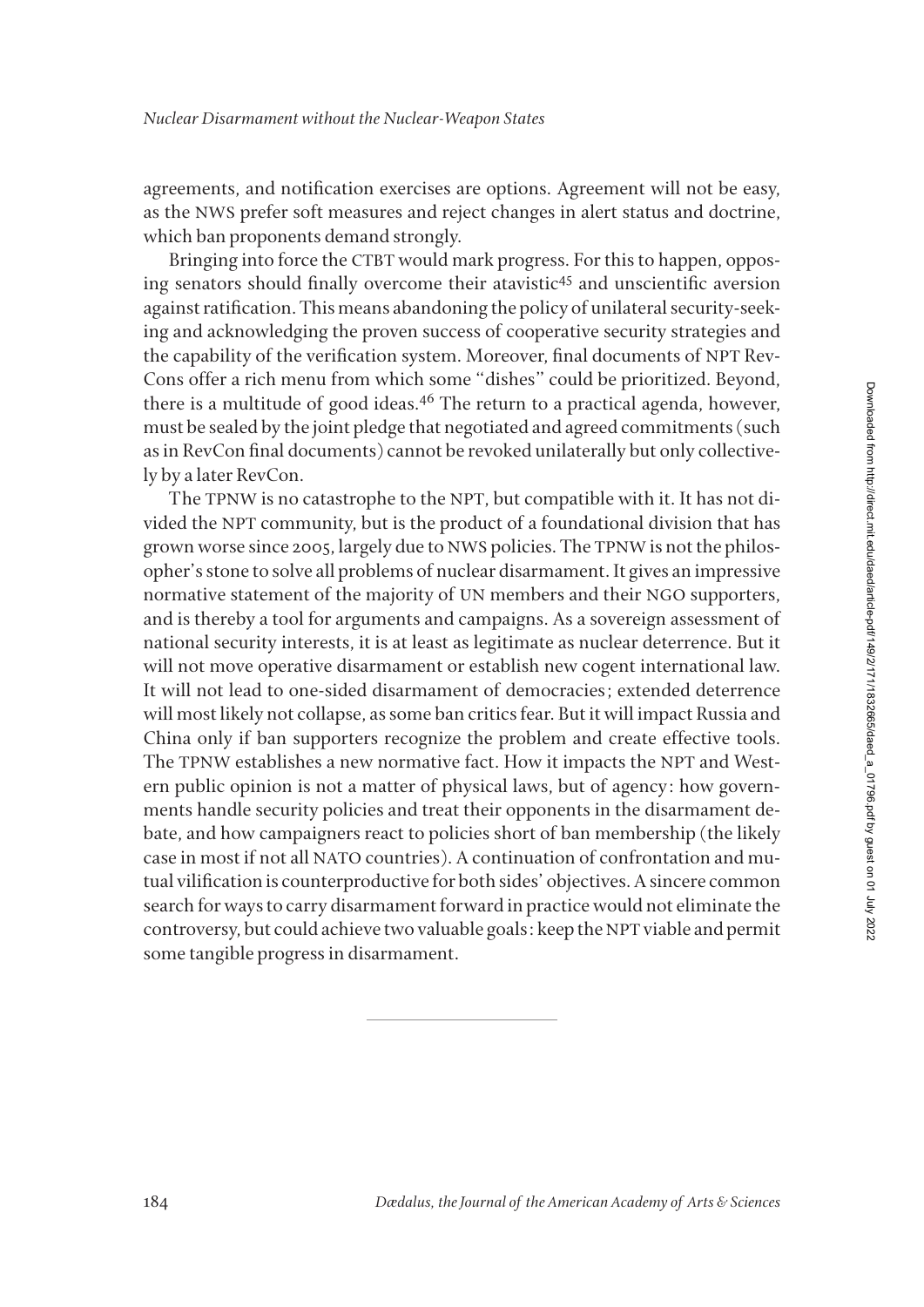## authors' note

This work has been supported by Charles University Research Center program UNCE/HUM/028 (Peace Research Center Prague, Faculty of Social Sciences). We thank the authors of this issue of *Dædalus* and the participants of the authors' workshops for their helpful comments.

### about the authors

**Harald Müller** is Senior Associate at the Peace Research Institute Frankfurt and Supervisor of Peace Research Center Prague. He has been Executive Director of the Peace Research Institute Frankfurt for twenty years and Professor for International Relations at the Goethe University Frankfurt. He served, inter alia, as Vice President of the EU Consortium for Non-Proliferation, as Chair of the UN Advisory Board on Disarmament, and on German delegations to NPT Review Conferences from 1995 to 2015. He is the editor of *Great Power Multilateralism and the Prevention of War: Debating a 21st Century Concert of Powers* (2018).

**Carmen Wunderlich** is Senior Researcher and Lecturer at the University of Duisburg-Essen in the Department of International Relations and Development Policy. She is also a Research Fellow at the Peace Research Center Prague. She is the author of "Rogue States" as Norm Entrepreneurs: Black Sheep or Sheep in Wolves' Clothing? (2020), editor of *Norm Dynamics in Multilateral Arms Control* (with Harald Müller, 2013), and has published in such journals as *Contemporary Security Policy*, *Review of International Studies*, *The Nonproliferation Review,* and *International Politics*.

#### **ENDNOTES**

- <sup>1</sup> Others propose different norms constituting the nuclear order. See, for example, Nina Tannenwald, "The Great Unraveling: The Future of the Nuclear Normative Order," in *Meeting the Challenges of the New Nuclear Age: Emerging Risks and Declining Norms in the Age of Technological Innovation and Changing Nuclear Doctrines* (Cambridge, Mass.: American Academy of Arts and Sciences, 2018), 6–31.
- <sup>2</sup> Ronald R. Jepperson, Alexander Wendt, and Peter J. Katzenstein, "Norms, Identity and Culture in National Security," in *The Culture of National Security: Norms and Identity in World Politics*, ed. Peter J. Katzenstein (New York: Columbia University Press, 1996), 33–75, 54.
- <sup>3</sup> Antje Wiener, *Contestation and Constitution of Norms in Global International Relations* (Cambridge: Cambridge University Press, 2018).
- <sup>4</sup> On the following, see William Walker, *A Perpetual Menace: Nuclear Weapons and World Order* (New York: Routledge, 2012); Nicola Leveringhaus and Andrew Hurrell, "Great Power Accommodation, Nuclear Weapons and Concerts of Power," in *Great Power Multilateralism and the Prevention of War*, ed. Harald Müller and Carsten Rauch (London and New York: Routledge, 2018), 225–243; and Lawrence Freedman, "Disarmament and Other Nuclear Norms," *Washington Quarterly* 36 (2) (2013): 93–108.
- <sup>5</sup> Barry M. Blechman, "Efforts to Reduce the Risk of Accidental or Inadvertent War," in *U.S.-Soviet Security Cooperation: Achievements, Failures, Lessons*, ed. Alexander L. George,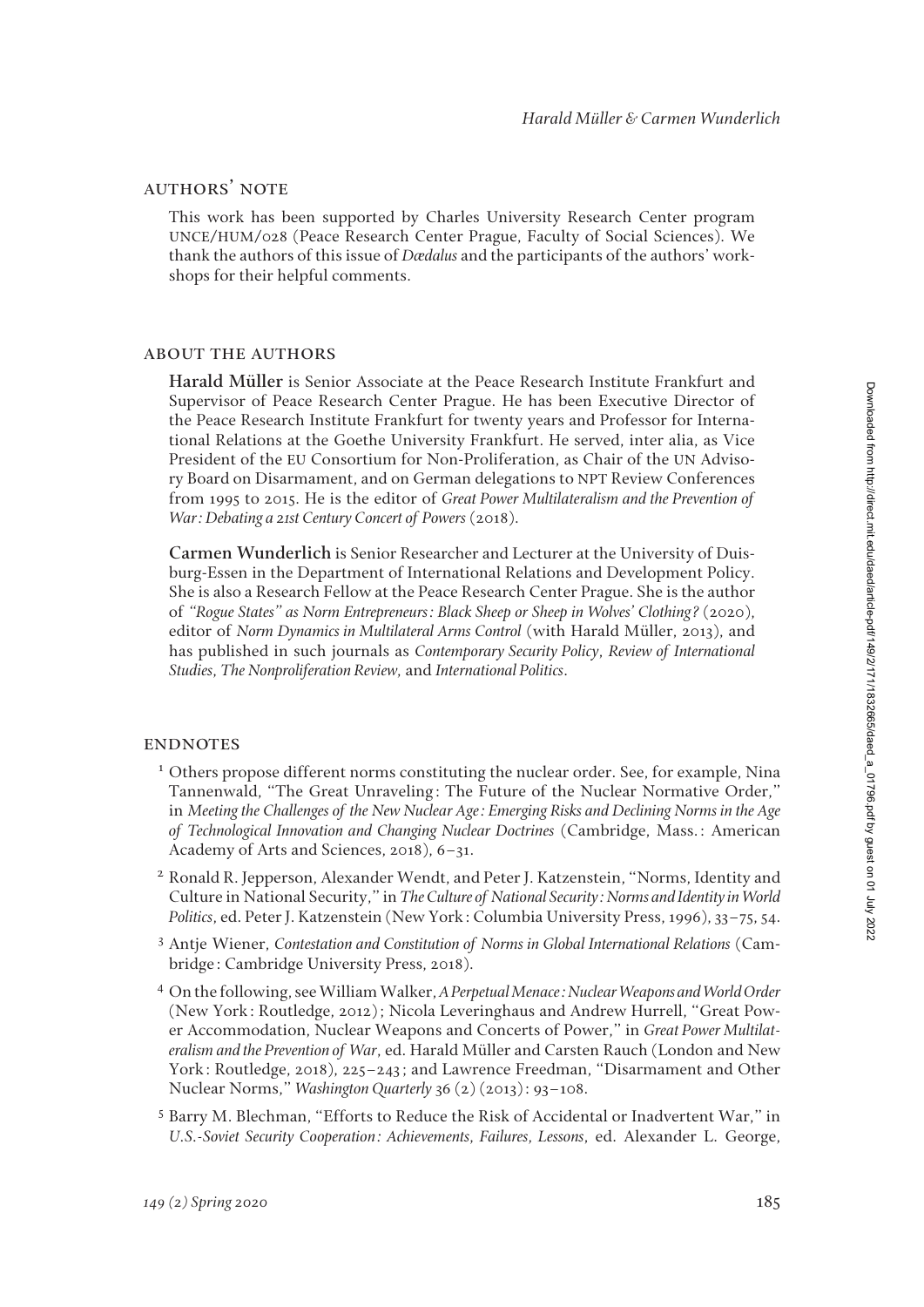Philip J. Farley, and Alexander Dallin (Oxford and New York: Oxford University Press, 1988), 466–481; Sean M. Lynn-Jones, "The Incidents on Sea Agreement," in *U.S.-Soviet Security Cooperation*, ed. George et al., 482–509; and Alexander L. George, "U.S. Soviet Efforts to Cooperate in Crisis Management and Crisis Avoidance," in *U.S.-Soviet Security Cooperation*, ed. George et al., 581–599.

- <sup>6</sup> For the distinction between justificatory and applicatory contestation, see Nicole Deitelhoff and Lisbeth Zimmermann, "Things We Lost in the Fire: How Different Types of Contestation Affect the Validity of International Norms," *International Studies Review* 22 (1) (2018), https://doi.org/10.1093/isr/viy080.
- <sup>7</sup> Harald Müller, Una Becker-Jakob, and Tabea Seidler-Diekmann, "Regime Conflicts and Norm Dynamics: Nuclear, Biological and Chemical Weapons," in *Norm Dynamics in Multilateral Arms Control: Interests, Conflicts, and Justice*, ed. Harald Müller and Carmen Wunderlich (Athens, Ga., and London: University of Georgia Press, 2013), 51–81.
- <sup>8</sup> Jayantha Dhanapala and Randy Rydell, *Multilateral Diplomacy and the NPT: An Insider's Account* (Geneva: United Nations Institute for Disarmament Research, 2005), 41–60.
- <sup>9</sup> William Potter and Gaukhar Mukhatzhanova, *Nuclear Politics and the Non-Aligned Movement: Principles vs. Pragmatism* (Abingdon: Routledge, 2012); and Carmen Wunderlich, Andrea Hellmann, Daniel Müller, et al., "Non-Aligned Reformers and Revolutionaries: Egypt, South Africa, Iran, and North Korea," in *Norm Dynamics in Multilateral Arms Control*, ed. Müller and Wunderlich, 246–295.
- <sup>10</sup> Jeffrey S. Lantis and Carmen Wunderlich, "Resiliency Dynamics of Norm Clusters: Norm Contestation and International Cooperation," *Review of International Studies* 44 (3)  $(2018): 570 - 593.$
- <sup>11</sup> John Borrie, "Humanitarian Reframing of Nuclear Weapons and the Logic of a Ban," *International Affairs* 90 (3) (2014): 625–646; and Alexander Kmentt, "How Divergent Views on Nuclear Disarmament Threaten the NPT," *Arms Control Today*, December 4, 2013, http://www.armscontrol.org/act/2013\_12/How-Divergent-Views-on-Nuclear -Disarmament-Threaten-the-NPT.
- <sup>12</sup> Harald Müller and Carmen Wunderlich, "Not Lost in Contestation: How Norm Entrepreneurs Frame Norm Development in the Nuclear Nonproliferation Regime," *Contemporary Security Policy* 39 (3) (2018): 341–366.
- <sup>13</sup> The following narrative owes much to the work of Rebecca Davis Gibbons, "The Humanitarian Turn in Nuclear Disarmament and the Treaty on the Prohibition of Nuclear Weapons," *The Nonproliferation Review* 25 (1/2) (2018): 11–36; John Borrie, Michael Spies, and Wilfred Wan, "Obstacles to Understanding the Emergence and Significance of the Treaty on the Prohibition of Nuclear Weapons," *Global Change, Peace & Security* 30 (2) (2018): 95–119; Marianne Hanson, "Normalizing Zero Nuclear Weapons: The Humanitarian Road to the Prohibition Treaty," *Contemporary Security Policy* 39 (3) (2018): 464–486; Alexander Kmentt, "The Development of the International Initiative on the Humanitarian Impact of Nuclear Weapons and Its Effect on the Nuclear Weapons Debate," *International Review of the Red Cross* 97 (2015): 681–709; and William C. Potter, "Disarmament Diplomacy and the Nuclear Ban Treaty," *Survival* 59 (4) (2017): 75–108.
- <sup>14</sup> Borrie, "Humanitarian Reframing of Nuclear Weapons and the Logic of a Ban."
- <sup>15</sup> Linh Schroeder, "The ICRC and the Red Cross and Red Crescent Movement: Working Towards a Nuclear-Free World since 1945," *Journal for Peace and Nuclear Disarmament* 1 (1)  $(2018): 66 - 78.$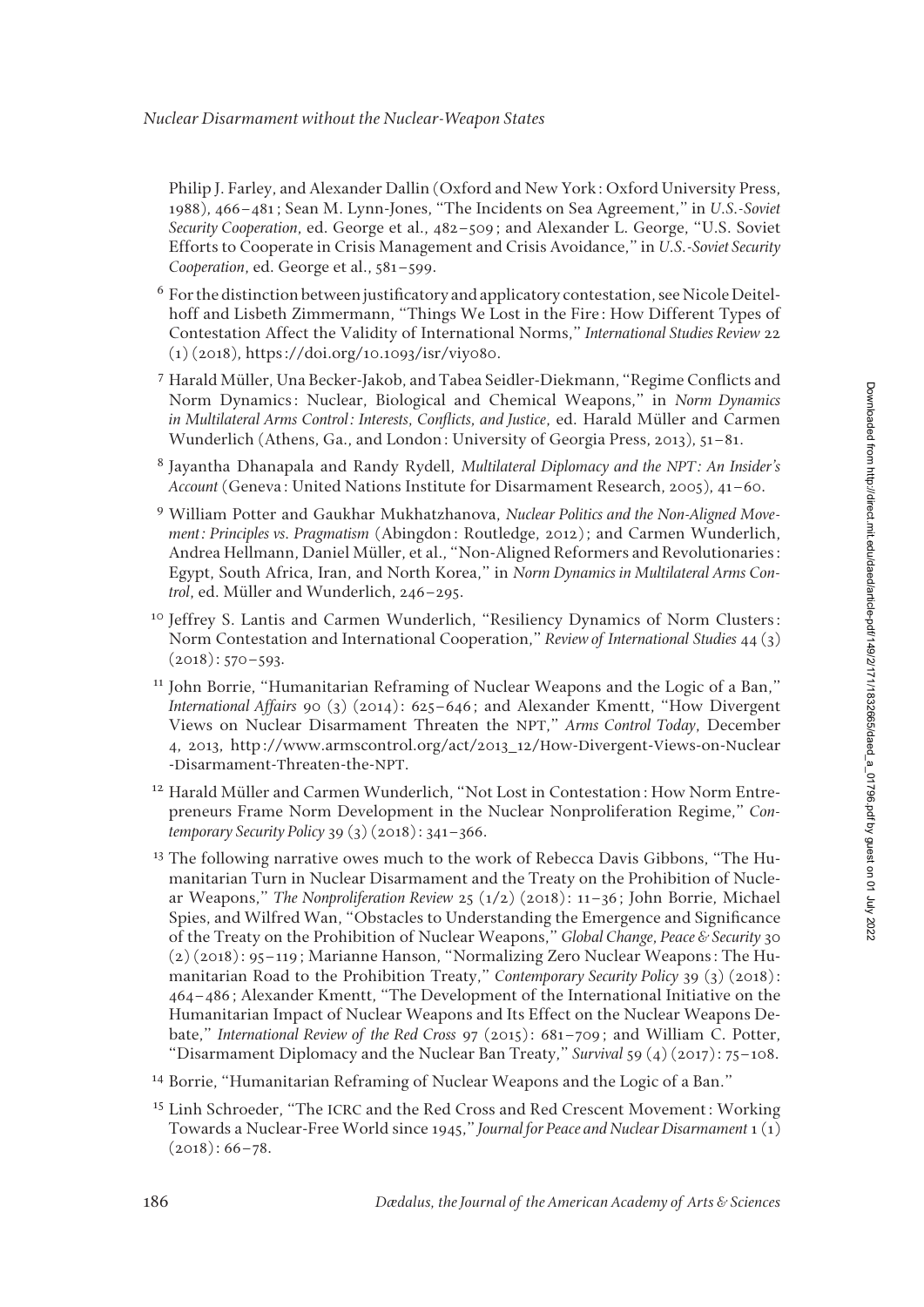- <sup>16</sup> Tilman Ruff, "Negotiating the UN Treaty on the Prohibition of Nuclear Weapons and the Role of ICAN," *Global Change, Peace & Securit*y 30 (2) (2018): 233–241.
- <sup>17</sup> NGO observers named the behavior of the NWS "a straightforward assertion of power by a few states over the rest of the world," "generally dismissive of recent scholarship and research on the humanitarian impact of nuclear weapons," "peddling an assertion that reality is what we with power say it is," "petulant," and "at times hostile, at times ridiculing, towards non-nuclear-armed states." Reaching Critical Will, Women's International League for Peace and Freedom, *NPT News in Review* 13 (1) (2015): 1; *NPT News in Review* 13 (9) (2015): 9; *NPT News in Review* 13 (10) (2015): 7; *NPT News in Review* 13 (11) (2015): 1–2; and *NPT News in Review* 13 (17) (2015): 1.
- <sup>18</sup> On the negotiation proceedings, see Gaukhar Mukhatzhanova, "The Nuclear Weapons" Prohibition Treaty: Negotiations and Beyond," *Arms Control Today*, September 2017, https://www.armscontrol.org/act/2017-09/features/nuclear-weapons-prohibition -treaty-negotiations-beyond; and Borrie et al., "Obstacles to Understanding the Emergence and Significance of the Treaty on the Prohibition of Nuclear Weapons," 22–27.
- <sup>19</sup> Paul Meyer and Tom Sauer, "The Nuclear Ban Treaty: A Sign of Global Impatience," *Survival* 60 (2) (2018): 61–72; and Emma Hutchison and Roland Bleiker, "Theorizing Emotions in World Politics," *International Theory* 6 (3) (2014): 491–514.
- <sup>20</sup> Newell Highsmith and Mallory Stewart, "The Nuclear Ban Treaty: A Legal Analysis," *Survival* 60 (1) (2018): 129–152; and Brad Roberts, "Nuclear Ethics and the Ban Treaty," in *Nuclear Disarmament: A Critical Assessment*, ed. Bard Nikolas Vik Steen and Olav Njolstad (London and New York: Routledge, 2018), 112–129, 126.
- <sup>21</sup> Corey Hinderstein, ed., *Cultivating Confidence: Verification, Monitoring, and Enforcement for a World Free of Nuclear Weapons* (Washington, D.C.: Nuclear Threat Initiative, 2010).
- <sup>22</sup> Highsmith and Stewart, "The Nuclear Ban Treaty."
- <sup>23</sup> Roberts, "Nuclear Ethics and the Ban Treaty," 116; Scott Sagan and Benjamin A. Valentino, "The Nuclear Weapons Ban Treaty: Opportunities Lost," *Bulletin of the Atomic Scientists*, July 6, 2017, https://thebulletin.org/2017/07/the-nuclear-weapons-ban-treaty -opportunities-lost/; and Highsmith and Stewart, "The Nuclear Ban Treaty."
- <sup>24</sup> Michal Onderco, "Why Nuclear Weapon Ban Treaty is Unlikely to Fulfil Its Promise," *Global Affairs* 3 (4/5) (2017): 391–404, https://doi.org/10.1080/23340460.2017.1409082.
- <sup>25</sup> Roberts, "Nuclear Ethics and the Ban Treaty," 115.
- <sup>26</sup> Patricia Lewis, Heather Williams, Benoît Pelopidas, and Sasan Aghlani, *Too Close for Comfort: Cases of Near Nuclear Use and Options for Policy* (London: Chatham House, 2014); and Harald Müller, "Icons off the Mark: Waltz and Schelling on a Perpetual Brave Nuclear World," *The Nonproliferation Review* 20 (3) (2013): 545–565.
- <sup>27</sup> Highsmith and Stewart, "The Nuclear Ban Treaty."
- <sup>28</sup> Hanson, "Normalizing Zero Nuclear Weapons."
- <sup>29</sup> "The Conference notes that, despite the achievements in bilateral and unilateral arms reduction, the total number of nuclear weapons deployed and in stockpile still amounts to many thousands. The Conference expresses its deep concern at the continued risk for humanity represented by the possibility that these nuclear weapons could be used." Final Declaration of the 2000 Review Conference, Part 1, S. 13, Art. VI, §2.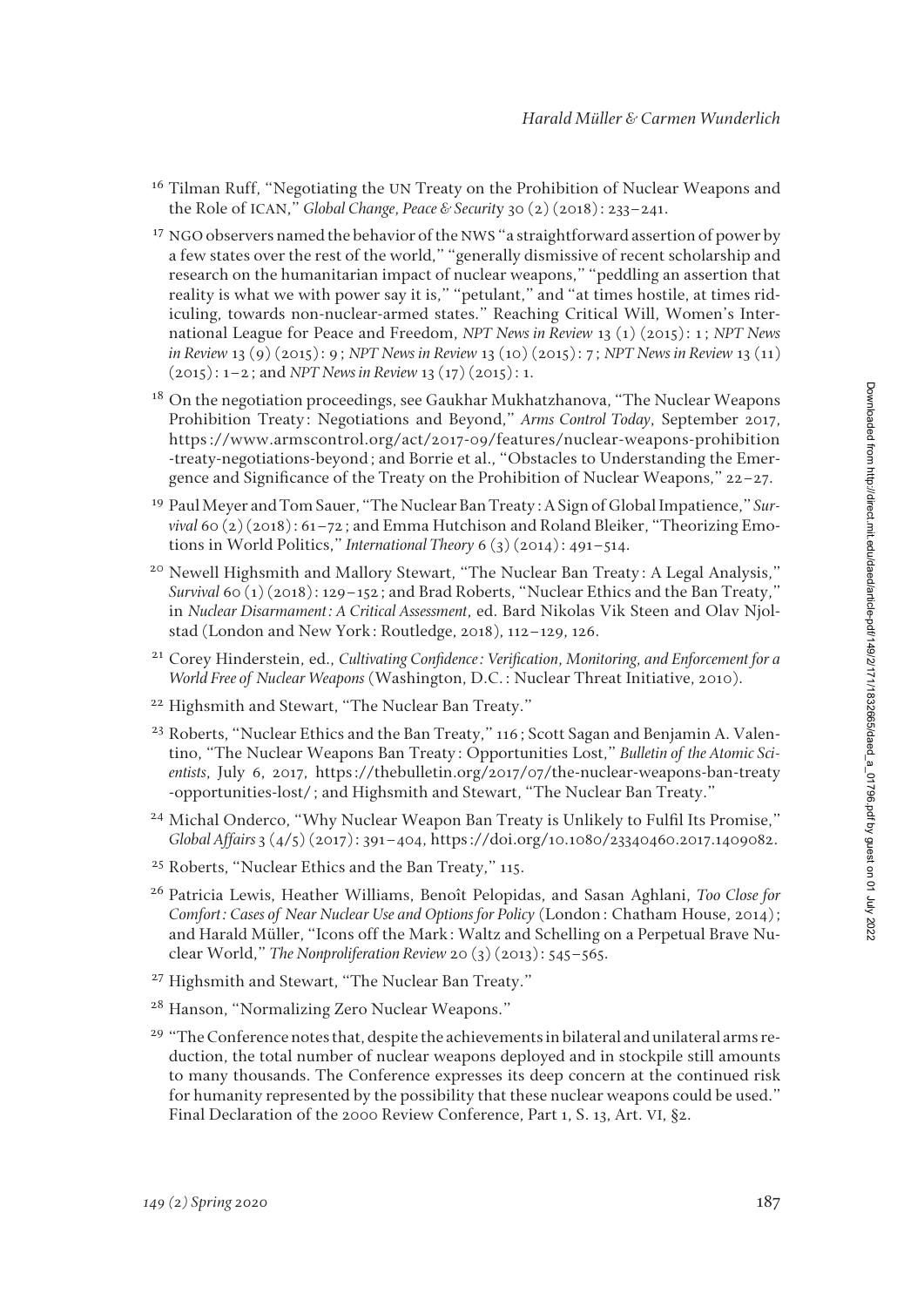Downloaded from http://direct.mit.edu/daed/article-pdf1149/2/171/1832665/daed\_a\_01796.pdf by guest on 01 July 2022 Downloaded from http://direct.mit.edu/daed/article-pdf/149/2/171/1832665/daed\_a\_01796.pdf by guest on 01 July 2022

- <sup>30</sup> Norwegian Ministry of Foreign Affairs, "Review of the Consequences for Norway of Ratifying the Treaty on the Prohibition of Nuclear Weapons" (Oslo: Norwegian Ministry of Foreign Affairs, 2018), https://www.regjeringen.no/en/dokumenter/ review tpnw/id2614520/; Swedish Ministry for Foreign Affairs, "Inquiry into the Consequences of a Swedish Accession to the Treaty on the Prohibition of Nuclear Weapons" (Stockholm: Swedish Ministry for Foreign Affairs, 2019), https://www .regeringen.se/48f047/contentassets/756164e2ca3b4d84a3070a486f123dbb/rapport \_execsummary.pdf; and Schweizerische Eidgenossenschaft, Federal Department of Foreign Affairs, "Report of the Working Group to Analyse the Treaty on the Prohibition of Nuclear Weapons" (Berne: Federal Department of Foreign Affairs, 2018), https://www.eda.admin.ch/dam/eda/en/documents/aussenpolitik/sicherheitspolitik /2018-bericht-arbeitsgruppe-uno-TPNW\_en.pdf.
- <sup>31</sup> Beatrice Fihn and Setsuko Thurlow, "International Campaign to Abolish Nuclear Weapons (ICAN)–Nobel Lecture," Oslo, December 10, 2017, available at https://www.nobel prize.org/prizes/peace/2017/ican/26041-international-campaign-to-abolish-nuclear -weapons-ican-nobel-lecture-2017/.
- <sup>32</sup> Michal Smetana, *Nuclear Deviance: Stigma Politics and the Rules of the Nonproliferation Game*  (London: Palgrave Macmillan, 2019), chap. 2–3.
- <sup>33</sup> Tom Sauer and Mathias Reveraert, "The Potential Stigmatizing Effect of the Treaty on the Prohibition of Nuclear Weapons," *The Nonproliferation Review* 25 (5/6) (2018): 437– 455, https://doi.org/10.1080/10736700.2018.1548097; Hanson, "Normalizing Zero Nuclear Weapons"; and Beatrice Fihn, "The Logic of Banning Nuclear Weapons," *Survival* 59 (1) (2017): 43–50, 46.
- <sup>34</sup> Sauer and Reveraert, "The Potential Stigmatizing Effect of the Treaty on the Prohibition of Nuclear Weapons."
- <sup>35</sup> Don't Bank on the Bomb, PAX, *Producing Mass Destruction: Private Companies and the Nuclear Weapons Industry* (Utrecht, The Netherlands: PAX, 2019), https://www.dontbankonthe bomb.com/wp-content/uploads/2019/05/2019\_Producers-Report-FINAL.pdf.
- <sup>36</sup> Matthew Harries, "The Ban Treaty and the Future of U.S. Extended Nuclear Deterrence Arrangements," in *Breakthrough or Breakpoint? Global Perspectives on the Nuclear Ban Treaty*, ed. Shatabhisha Shetty and Denitsa Raynova (London: European Leadership Network, 2017), 50–58, https://www.europeanleadershipnetwork.org/wp-content/uploads/2017 /12/ELN-Global-Perspectives-on-the-Nuclear-Ban-Treaty-December-2017.pdf.
- <sup>37</sup> UK Mission to the UN, "Joint Press Statement from the Permanent Representatives to the United Nations of the United States, United Kingdom and France Following the Adoption of a Treaty Banning Nuclear Weapons," July 7, 2017, available at https:// de.scribd.com/document/353174842/Joint-Press-Statement-by-UK-France-US-on -nuclear-ban-treaty.
- <sup>38</sup> Christopher Ashley Ford, *Where Next in Building a Conditions-Focused Disarmament Discourse?* (New York: Global Enterprise to Strengthen Nonproliferation and Disarmament, 2018), https://www.state.gov/t/isn/rls/rm/2018/286626.htm; Christopher Ashley Ford, "Our Vision for a Constructive, Collaborative Disarmament Discourse," Conference on Disarmament, Palais des Nations, Geneva, Switzerland, March 26, 2019, https://www.state .gov/t/isn/rls/rm/2019/290676.htm; and Lyndon Burford, Oliver Meier, and Nick Ritchie, "Sidetrack or Kickstart? How to Respond to the U.S. Proposal on Nuclear Disar-